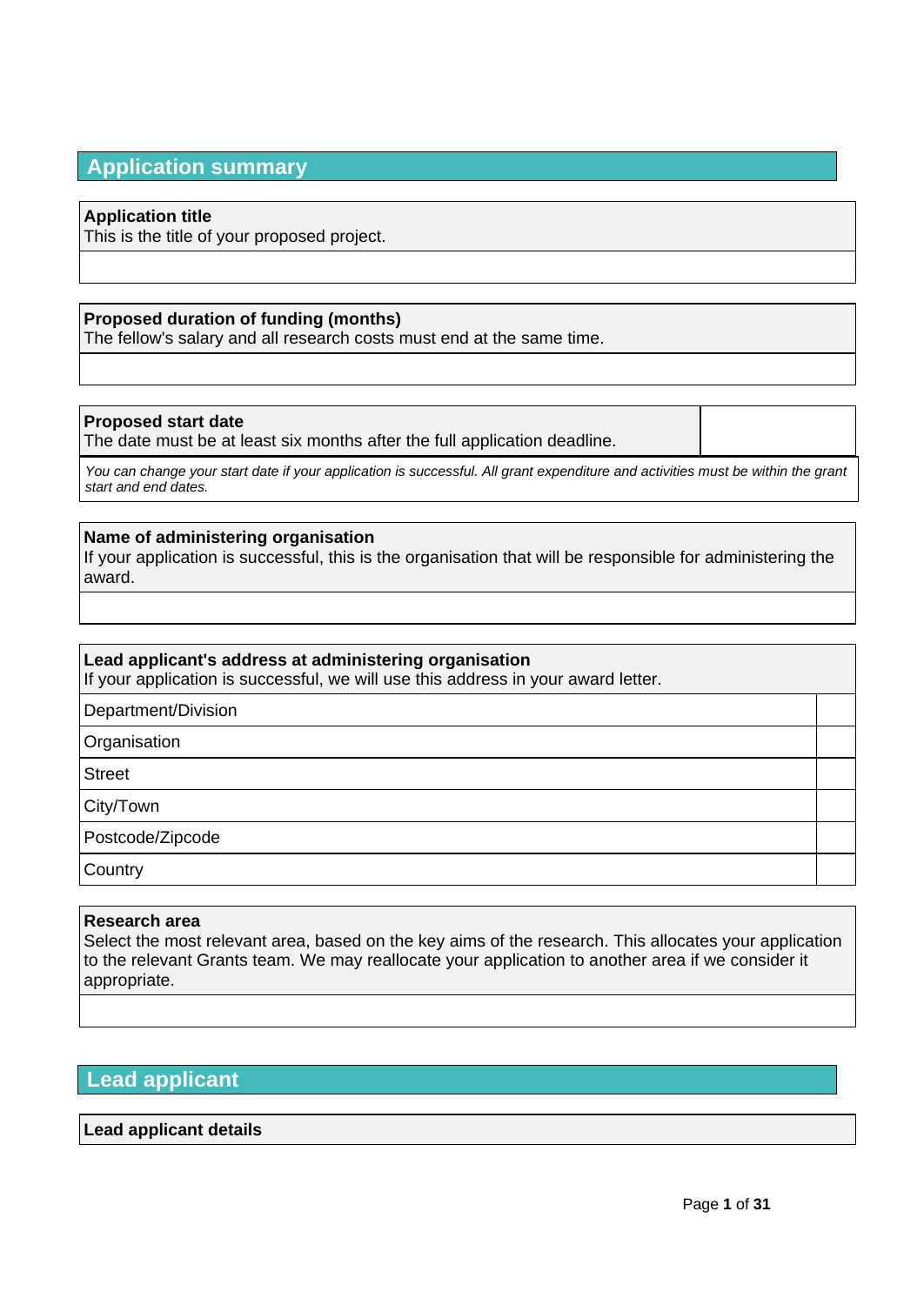| <b>Full Name</b>      |  |
|-----------------------|--|
| <b>Department</b>     |  |
| <b>Division</b>       |  |
| Organisation          |  |
| <b>Address Line 1</b> |  |
| <b>City/Town</b>      |  |
| <b>Postcode</b>       |  |
| <b>Country</b>        |  |
| <b>Telephone No.</b>  |  |
| <b>Email Address</b>  |  |

# **ORCID iD**

**ORCID iD**

| <b>Career history (current/most recent first)</b>           |  |  |  |  |  |
|-------------------------------------------------------------|--|--|--|--|--|
| From<br><b>Position</b><br><i><b>Organisation</b></i><br>Т٥ |  |  |  |  |  |
|                                                             |  |  |  |  |  |

# **Education/training From To Qualification Subject Organisation**

## **Source(s) of personal salary support**

State all your sources of salary funding (for example, through your organisation's block grant from a higher education funding body), and the percentage of your salary they contribute. Answer 'not applicable' if you are not currently employed.

*Your source of salary may affect your eligibility - please check th[e scheme webpage.](https://wellcome.org/funding/schemes/research-career-re-entry-fellowships)*

*If your source of salary places any restrictions on intellectual property rights or publications arising from your research, contact us as this may also affect your eligibility.*

# **Career breaks**

| I YUI YYI DI YUINJ                                                              |  |
|---------------------------------------------------------------------------------|--|
| Have you taken a break from research or any periods of part-time work? This     |  |
| could include periods of parental or long-term sick leave, or if you had caring |  |
| responsibilities. You can also include any periods where you were unable to     |  |
| work because of the COVID-19 pandemic.                                          |  |
|                                                                                 |  |

*We take breaks from research into account when we consider your track record. State when and for what period you took a break, or were working part-time. We are not asking for the reasons for this break so please do not provide these here, including sharing any sensitive personal health information.*

Provide details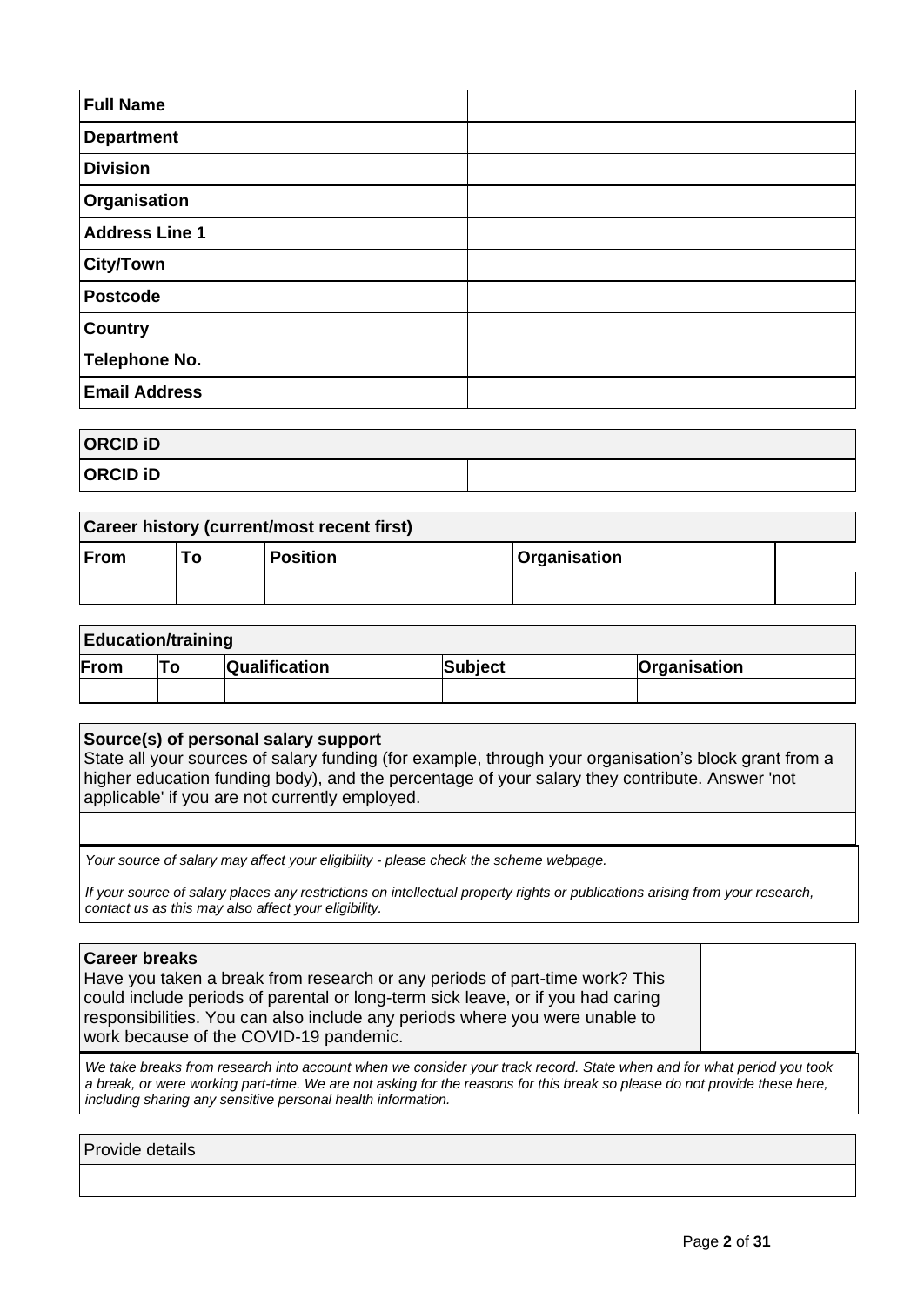## **Do you wish to undertake this award part time?**

If you wish to undertake this award part-time, either from the start or part way through the grant, your host organisation must employ you on a part-time basis during that time.

*We provide flexible research career opportunities. If you're applying for funding, you can request flexible and part-time*  working. This could be to help you manage family commitments or if you have individual needs which make undertaking an *award full time challenging.*

*We always try to accommodate requests, as long as your employing organisation agrees to the working arrangement. Your Grants Adviser will contact you to acknowledge receipt of your application after the scheme application deadline; you should discuss any flexible working plans with them as early as possible. If you have any questions before you apply, please contact our Grants Information Desk.*

Are you registered for a higher degree, for example PhD, MD or equivalent?

*You are responsible for any university fees and, where relevant college fees. Before you register for a higher degree, you should discuss the position with the head of the department in where you want to hold your award to determine any financial commitments.*

Specify degree, university and date of completion.

Do you intend to register for a higher degree if awarded a fellowship?

## **Career contributions**

What are your most important research-related contributions? These may be from any stage of your research career. State what each contribution was, when it came about, why you think it is important and what impact it has had. Examples include publications, patents and impacts on policy. (350 words max.)

## **Personal statement**

How will this Fellowship further your research and career aspirations? (300 words max.)

## **Research environment**

What scientific considerations led you to choose this research environment and sponsor for your research? If you have already been based in this research environment for two years or more, explain why you want to remain.

(400 words max.)

## **Research outputs**

List up to 20 of your most significant research outputs; at least five of these must be from the last five years. For 10 of these outputs, provide a statement describing their significance and your contribution (up to 50 words maximum per output).

Research outputs may include (but are not limited to):

• Peer-reviewed publications and preprints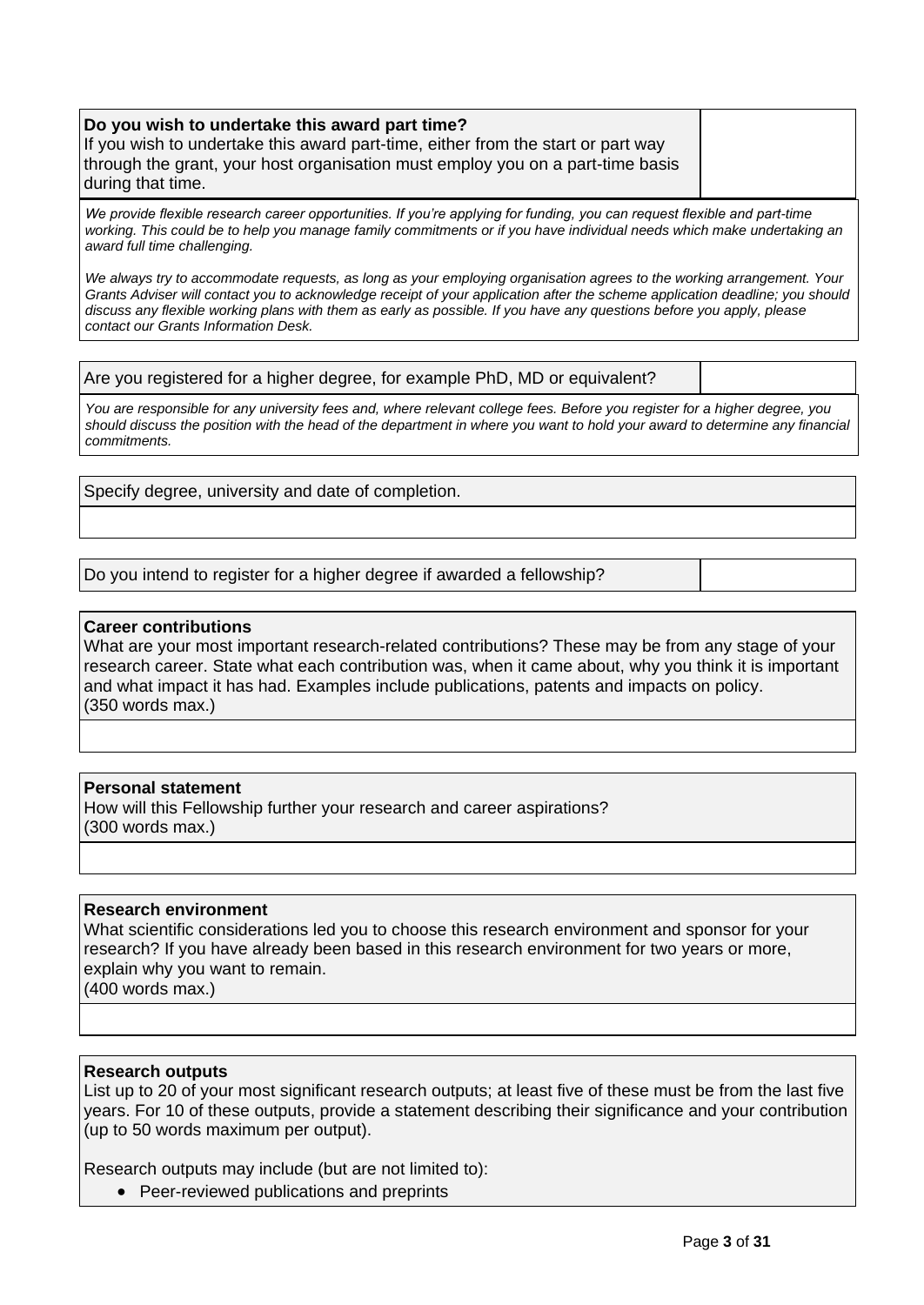- Datasets, software and research materials
- Inventions, patents and commercial activity

For original research publications indicate those arising from Wellcome-funded grants in **bold**, and provide the PubMed Central ID (PMCID) reference for each of these. You can find more information on this in the guidance to this question.

Give the citation in full, including the title of paper and all authors (unless more than 10, in which case you may use 'et al', ensuring that your position as author remains clear). Citations to preprints must state "Preprint", the repository name and the articles persistent identifier (e.g DOI).

*Include here systematic reviews (e.g. Cochrane Reviews) and meta analyses, but exclude abstracts and literature reviews. We encourage you to include articles published via open research publishing platforms, such as Wellcome Open Research, providing they have passed peer review.*

*Only include preprints, complete manuscripts that have been submitted to a preprint repository or service (for example, bioRxiv, PeerJ Preprints, arXiv, SocArXiv or PsyArXiv), if they have a permanent identifier such as a DOI or arXiv identifier.*

*Our open access policy requires all original peer-reviewed research papers, supported in whole or in part by our funding, to be made available through PubMed Central (PMC) and Europe PMC as soon as possible and in any event within six months of the journal publisher's official date of final publication.*

*The PubMed Central ID (PMCID) is the unique identifier assigned to every full text paper in PubMed Central (PMC) and Europe PMC.*

We actively monitor compliance with our open access policy and we ask successful applicants to provide a full list of all their *Wellcome-funded research papers, and confirm compliance by providing the PMCID identifier for these, before the award letter can be issued. You can find further guidance in our [open access policy statement](http://www.wellcome.org/funding/managing-grant/open-access-policy) and [authors' information.](http://www.wellcome.org/funding/managing-grant/open-access-information-authors)*

**How many peer-reviewed publications have you authored/co-authored?** Include systematic reviews and meta analyses but exclude abstracts and literature reviews.

*We encourage you to include articles published on open research publishing platforms, such as Wellcome Open Research, providing they have passed peer review.*

## **Current and recent research funding (including Wellcome grants)**

List all research funding you have held in the last five years and any key funding before then.

List the most recent first. State the name of the funder, name(s) of grantholder(s), title of the project, total amount awarded (and how much of this you received), your role in the project, and the start and end dates. State the percentage of your time spent on the research; if the grant is active state the number of hours per week that you spend on the research.

*Include details of any recurrent or core funding you have held. Explain your role in obtaining the funding. For example, whether you held them in your own right as lead applicant, coapplicant, or as part of a consortium.*

*We look at your success in getting research funding when we assess your track record. We also want to understand how this proposal is distinct from other funding you hold.*

## **Letter of support**

Upload a letter of support from your current supervisor (500 words maximum). If you do not have a current supervisor, you can upload a letter from your most recent supervisor if applicable or leave this question blank.

*The applicant's current supervisor should give an assessment of the calibre of the applicant.*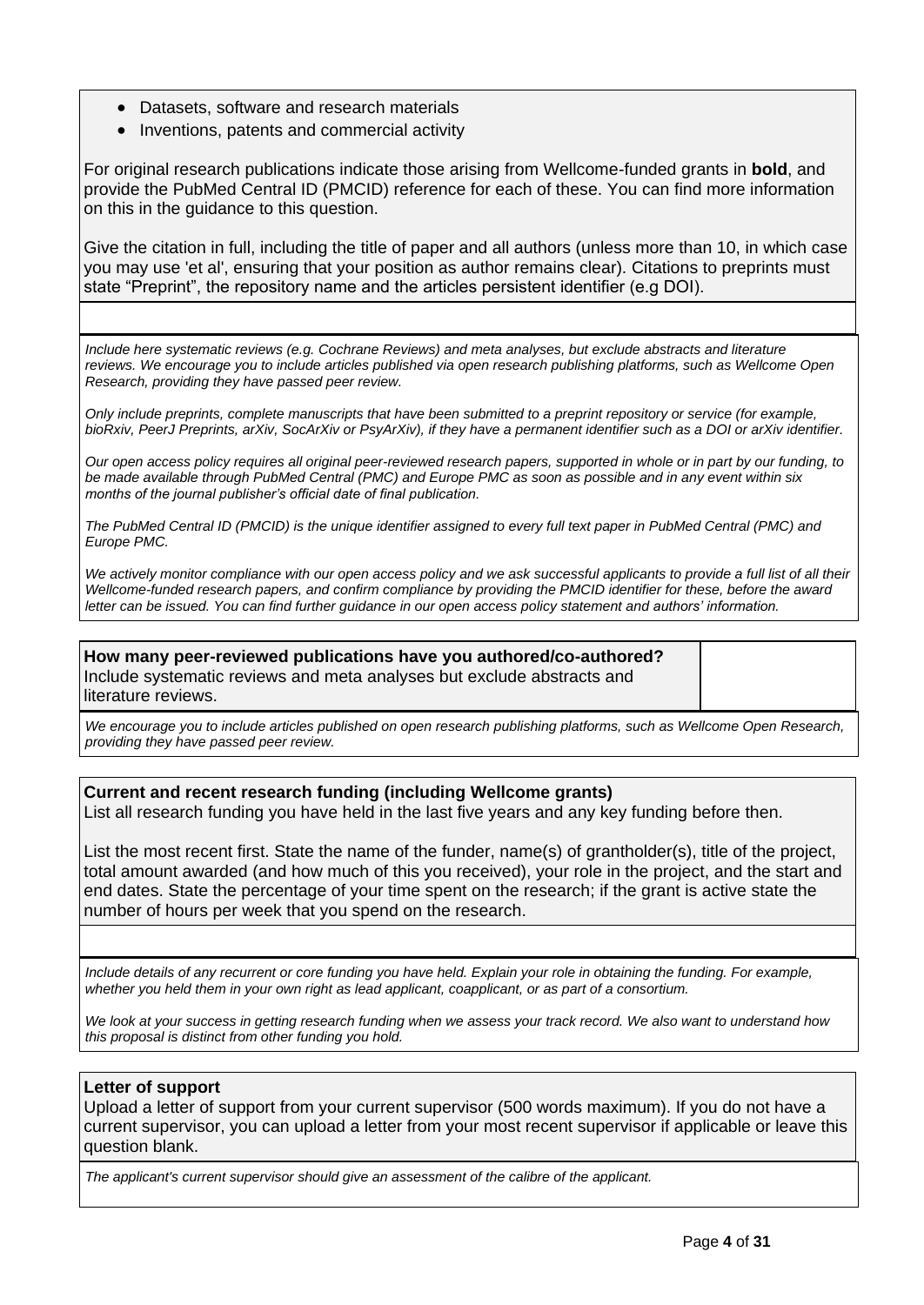*The letter of recommendation should be uploaded to the system. It must show clearly the head's (or supervisor's) name, position and address.*

#### **Are you a healthcare professional?**

*Applicants will normally have entered the Specialist Registrar Training Grade, or be of appropriate seniority to do so, before applying for one of these awards.*

The following questions in this section should be answered by healthcare professionals only. Some questions are only applicable to medical or dental graduates.

Indicate your healthcare profession

What clinical contract and post (for example Clinical Lecturer) do you currently hold? What is your current stage of clinical training (for example ST4, ST5)?

Are you clinically active?

**What is your specialty?**

If your specialty is not on the list, select 'Other' and specify.

Specify

Indicate the healthcare body with which you are registered

**Specify** 

Provide your healthcare body membership number

*We are aware that some applicants, for example applicants based outside of the UK, may not hold a number. In such cases, please enter N/A.*

Do you hold a National Training Number (NTN)?

In which postgraduate deanery is your NTN held?

*You can find a list of UK deaneries on the [COPMeD](http://www.copmed.org.uk/) website.*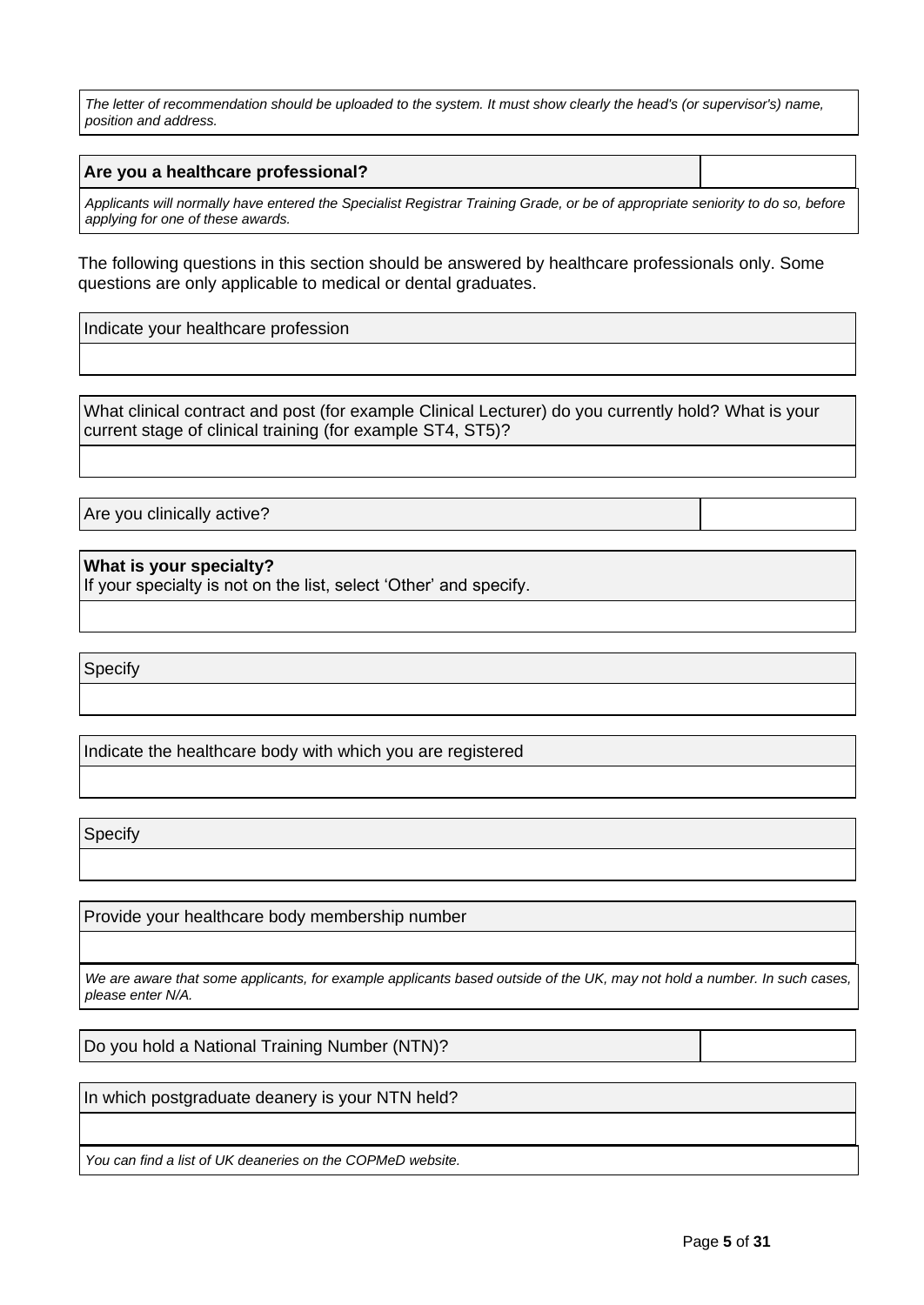| Do you hold a Certificate of Completion of Training (CCT)?                    |  |
|-------------------------------------------------------------------------------|--|
| Refer to the General Medical Council website for more information about CCTs. |  |

*If you undertook higher clinical training outside the UK, you would normally be expected to obtain entry onto the Specialist Register with a Certificate of Eligibility for Specialist Registration (CESR).*

State date awarded

When will this be obtained?

What level of honorary clinical contract will you seek during this award?

*If you are a veterinary graduate, enter 'not applicable' as required.*

**Specify** 

Describe the clinical duties that are essential to deliver the proposed research. State the number of hours per week that you will spend undertaking these.

*We expect you to normally spend no more than eight hours each week in routine clinical duties. Exceptions to this are when more clinical time is essential to:*

- *your research project; or*
- *the minimum requirements for the maintenance of clinical skills in your specialty. For the latter, you must give details.*

*We expect you to spend the majority of your time carrying out research.*

*Tell us if there any changes in the clinical load you undertake.*

State the number of hours per week that will be spent on 'routine' clinical work or that will be needed for further training requirements.

Indicate your time and experience spent in clinical practice (100 words max.)

## **Sponsors**

*The sponsor must have a contract of employment (or an honorary academic appointment, where appropriate) at the administering organisation for at least the duration of the Fellowship.*

| <b>Sponsor details</b> |  |  |  |  |
|------------------------|--|--|--|--|
| <b>Full Name</b>       |  |  |  |  |
| Department             |  |  |  |  |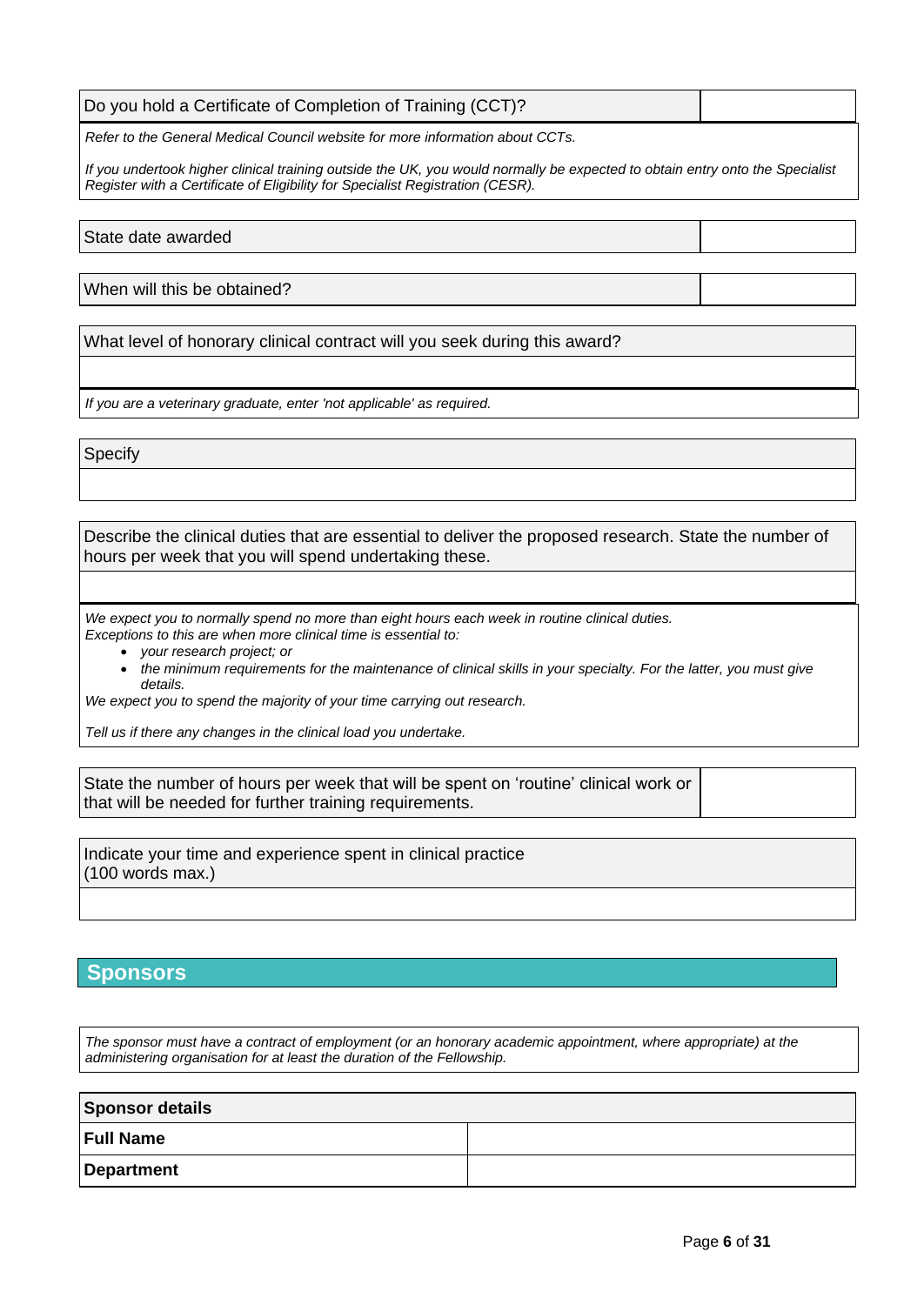| <b>Division</b>       |  |
|-----------------------|--|
| Organisation          |  |
| <b>Address Line 1</b> |  |
| <b>City/Town</b>      |  |
| <b>Postcode</b>       |  |
| <b>Country</b>        |  |
| <b>Telephone No.</b>  |  |
| <b>Email Address</b>  |  |

Title of current post

Expected date of termination

## **Source(s) of personal salary support**

State all your sources of salary funding (for example, through your organisation's block grant from a higher education funding body), and the percentage of your salary they contribute. Answer 'not applicable' if you are not currently employed.

## **Relationship of current application to other work in the sponsor's department** (500 words max.)

*The sponsor should set out the way in which the applicant and the research project would relate to other work going on in the sponsor's department. The sponsor should describe how the project is similar to other ongoing work and the extent to which it is a new development.*

#### **Recent publications**

List up to five publications that you consider the most important and relevant to this application.

## **Current and recent research funding (including Wellcome grants)**

List all research funding you have held in the last five years and any key funding before then.

List the most recent first. State the name of the funder, name(s) of grantholder(s), title of the project, total amount awarded (and how much of this you received), your role in the project, and the start and end dates. State the percentage of your time spent on the research; if the grant is active state the number of hours per week that you spend on the research.

*Include details of any recurrent or core funding you have held. Explain your role in obtaining the funding. For example, whether you held them in your own right as lead applicant, coapplicant, or as part of a consortium.*

**Recommendation**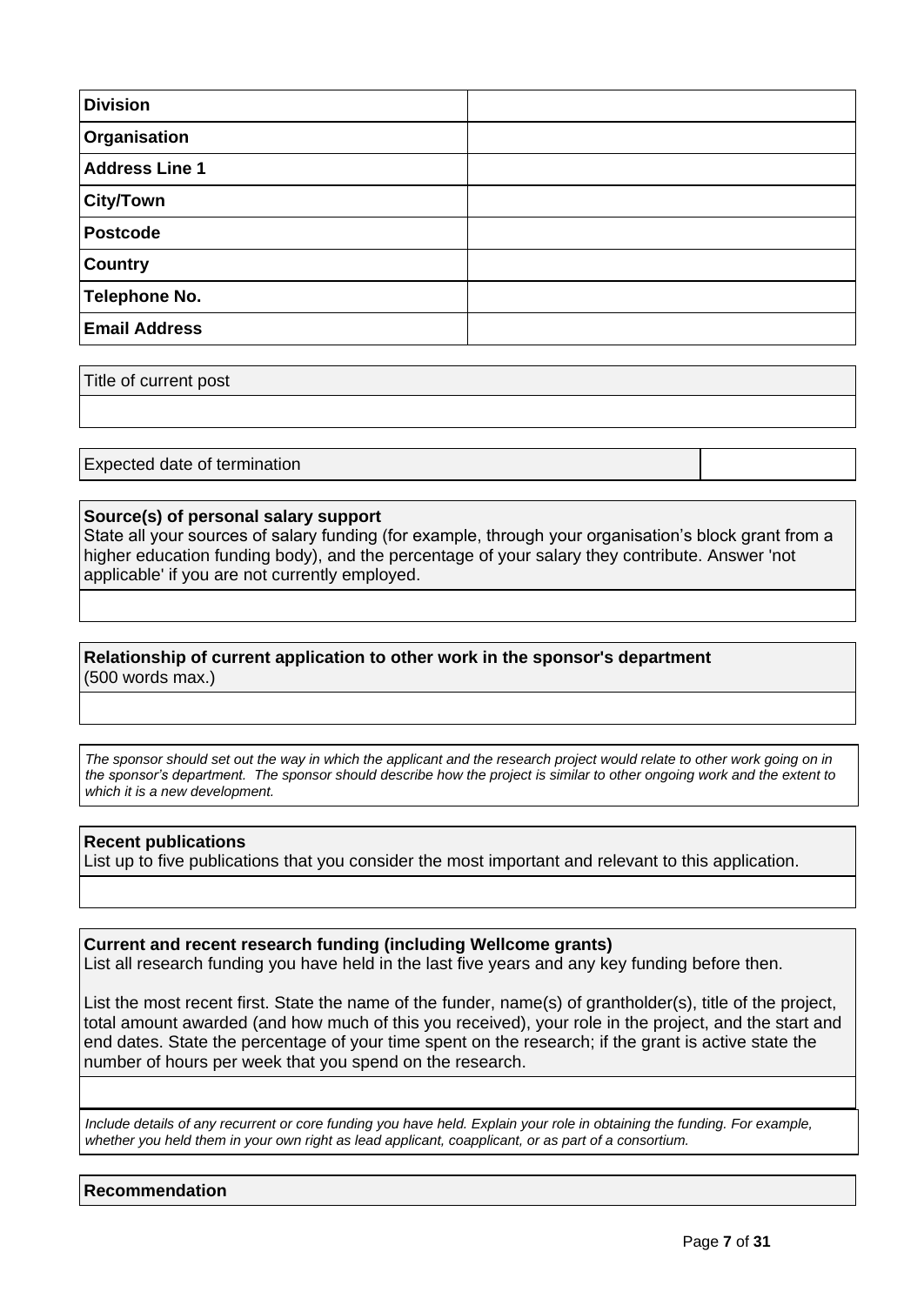Upload your letter of recommendation (500 words maximum).

#### Are additional sponsors required for your application?

*If you will be spending periods of time at two or more locations to carry out your research/training, you must identify a sponsor for each location, i.e. a sponsor at the administering organisation and additional sponsor(s) for the other location(s).*

*If there is more than one sponsor for the proposal, each must provide their details and answer the related questions.*

| <b>Sponsor details</b> |  |
|------------------------|--|
| <b>Full Name</b>       |  |
| <b>Department</b>      |  |
| <b>Division</b>        |  |
| <b>Organisation</b>    |  |
| <b>Address Line 1</b>  |  |
| <b>City/Town</b>       |  |
| <b>Postcode</b>        |  |
| <b>Country</b>         |  |
| <b>Telephone No.</b>   |  |
| <b>Email Address</b>   |  |

Title of current post

Expected date of termination

#### **Source(s) of personal salary support**

State all your sources of salary funding (for example, through your organisation's block grant from a higher education funding body), and the percentage of your salary they contribute. Answer 'not applicable' if you are not currently employed.

#### **Relationship of current application to other work in the sponsor's department** (500 words max.)

*The sponsor should set out the way in which the applicant and the research project would relate to other work going on in the sponsor's department. The sponsor should describe how the project is similar to other ongoing work and the extent to which it is a new development.*

## **Recent publications**

List up to five publications that you consider the most important and relevant to this application.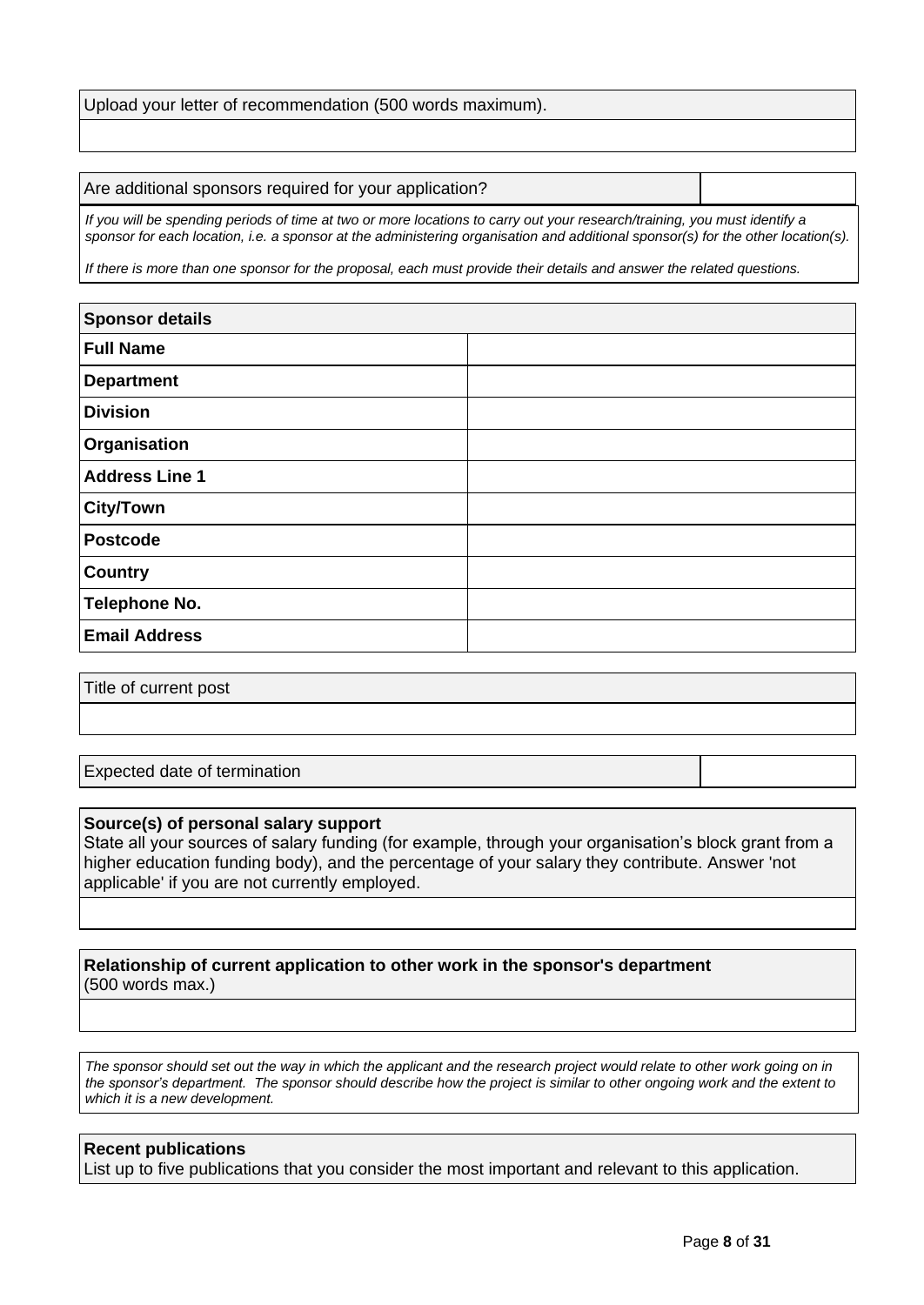## **Current and recent research funding (including Wellcome grants)**

List all research funding you have held in the last five years and any key funding before then.

List the most recent first. State the name of the funder, name(s) of grantholder(s), title of the project, total amount awarded (and how much of this you received), your role in the project, and the start and end dates. State the percentage of your time spent on the research; if the grant is active state the number of hours per week that you spend on the research.

*Include details of any recurrent or core funding you have held. Explain your role in obtaining the funding. For example, whether you held them in your own right as lead applicant, coapplicant, or as part of a consortium.*

## **Mentor**

**1**

## **Details of proposed mentor**

**Name, including title (e.g. Professor, Dr)**

**Title of current post**

**Department**

**Organisation**

**Country**

**Address**

**Supporting statement from proposed mentor**

Upload a letter of support from your proposed mentor (500 words maximum).

**Collaborators**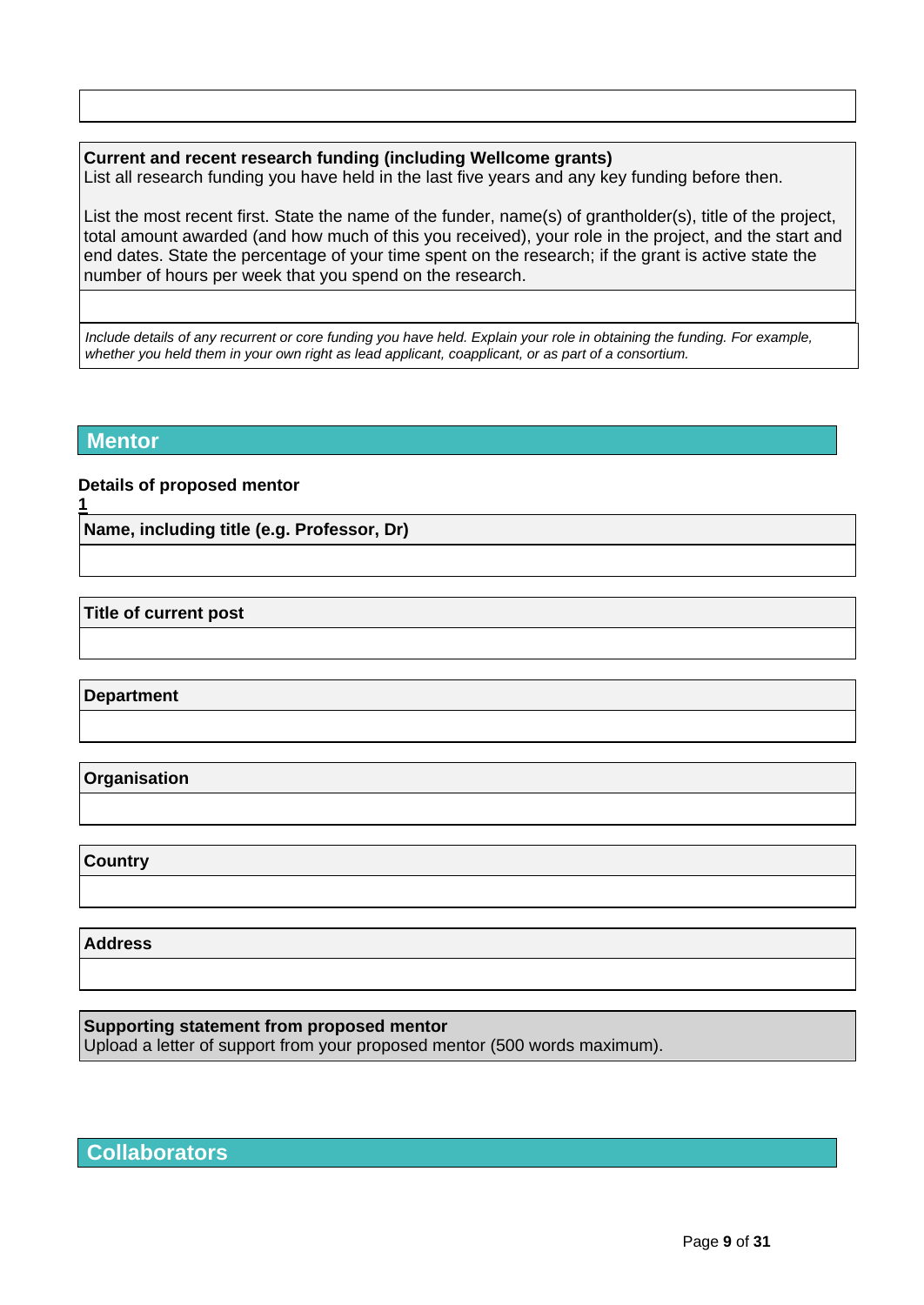Are any collaborations essential for this proposal? This could be through sharing facilities, providing access to resources (essential reagents, samples, data) or sharing subject-specific knowledge and guidance.

*If the answer is 'Yes', you will be asked to provide information about these collaborators and to confirm their willingness to participate in the proposed research.*

List any key collaborators (name and organisation) and provide a very brief outline of their role in the proposed research.

*You can replace the collaborators named here with suitable alternatives if it is necessary or appropriate to do so.*

I confirm that the collaborators named above have agreed to be involved, as described, in the proposed research and are willing for their details to be included as part of this application.

# **Related applications**

**Is this or a similar application for funding currently under consideration elsewhere?**

We'll consider your application even if you have a similar application being considered by another funder. If the other funder *offers you funding, please tell us immediately. We will usually ask you to decide on that offer within one month.*

*If you decide to apply to another funder with a similar application after you have applied to us, please also let us know.*

Provide the name(s) of the funder(s) and the expected decision date(s).

## **Is this a resubmission of an application submitted to Wellcome within the last 24 months?**

Contact us before resubmitting an application.

How is this application different? (200 words max.)

# **Research summary**

## **Research summary**

Provide a summary of your proposed research, including key goals, for an expert audience (200 words max.)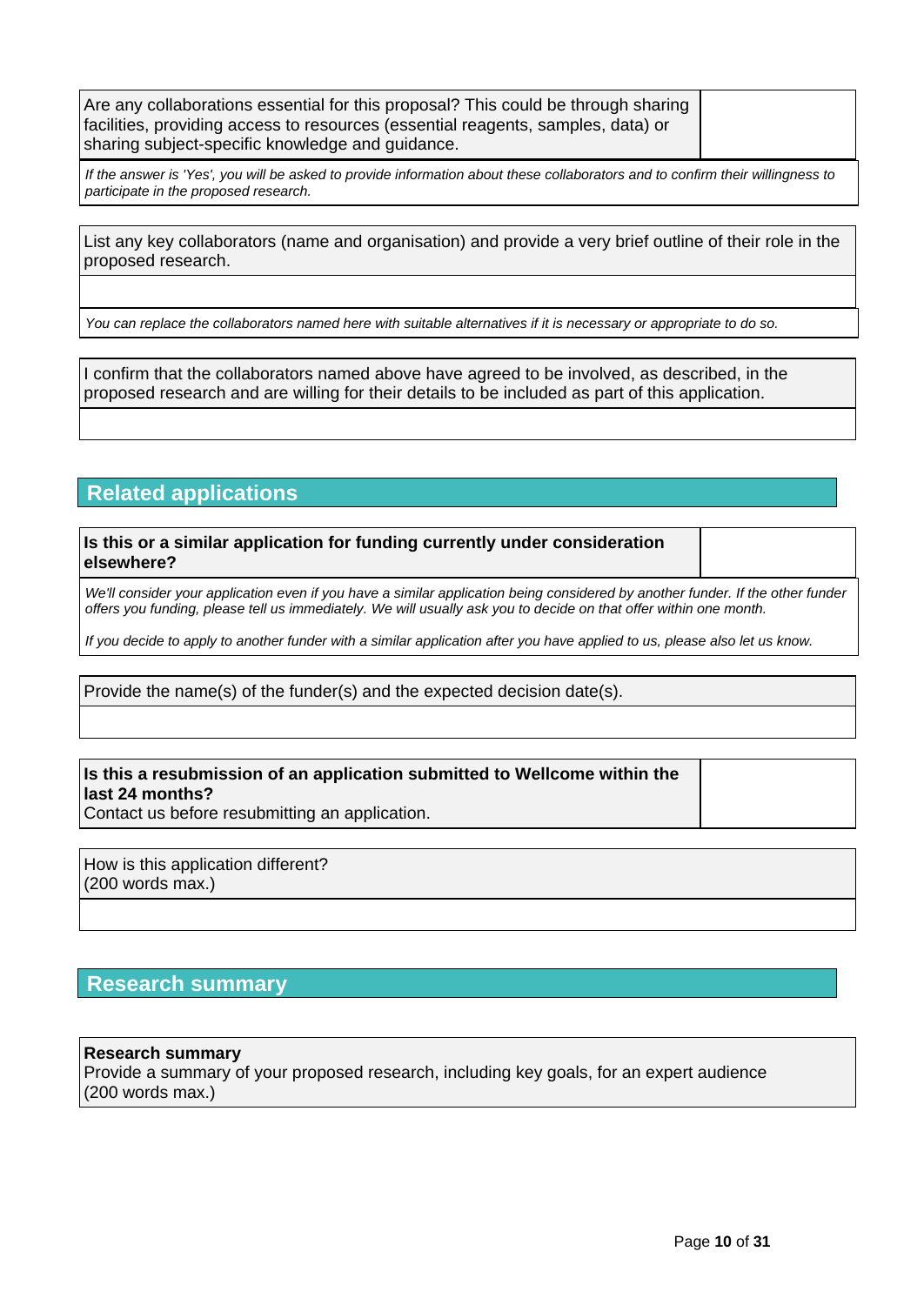*The summary should be as complete as possible within the word limit. Include key words that best describe the proposal to enable text searching.*

*We will use this as a short abstract and to classify your proposal by subject. We may use it to describe your research on our website and elsewhere (we publish summary details of all our awards).*

## **Lay summary**

Provide a summary of your proposed research for a non-specialist audience. You don't need to oversimplify your research, but try to explain it as clearly as possible. Write in the first person ("I" and "we") and structure your summary in this order: background to the research problem; your approach; expected impact of your work. If your application is successful, this summary will be automatically uploaded, without editing, to our website. Take care not to include anything confidential or commercially sensitive.

*We may use this to describe your research on our website and elsewhere (we publish summary details of all our awards).*

#### *Example of a lay summary*

*In response to stress and environmental changes, bacteria generate hundreds of small RNA molecules that have key roles*  in regulating gene expression. This process of riboregulation involves chaperone proteins that facilitate the actions of *regulatory RNAs, and enzymes that affect RNA transcript lifetimes. I aim to understand the molecular basis of riboregulation by taking a multidisciplinary approach. I will use biochemical and structural analyses, including cryoEM and cryoET, to visualise how RNA transcripts are captured and channelled to active sites, either for degradation or processing. I will also identify the RNA targets of chaperone proteins and the degradative machinery, and explore whether the patterns change* with physiological state or during the cell cycle, and why. These studies will help to explain how small RNAs enhance the *speed and accuracy of bacterial genetic regulation, enriching the capacity of the simplest organisms to exhibit complex behaviour.*

## **Research training**

Outline the research training proposed, including dates and locations of training. (500 words max.)

# **Details of research project**

#### Detail:

- (a) Aims and research questions;
- (b) Work which has led up to the project;
- (c) Approach and methods to be used;
- (d) Timetable and milestones, if appropriate.

Do not exceed **2,800** words.

*If you plan to work in more than one department during the Fellowship; for example, spending a period abroad; you must make clear in this description which parts of the project are to be carried out in each location.*

*The word count must not exceed 2,800 words in total, excluding graphs, figures. You may provide your answer to this*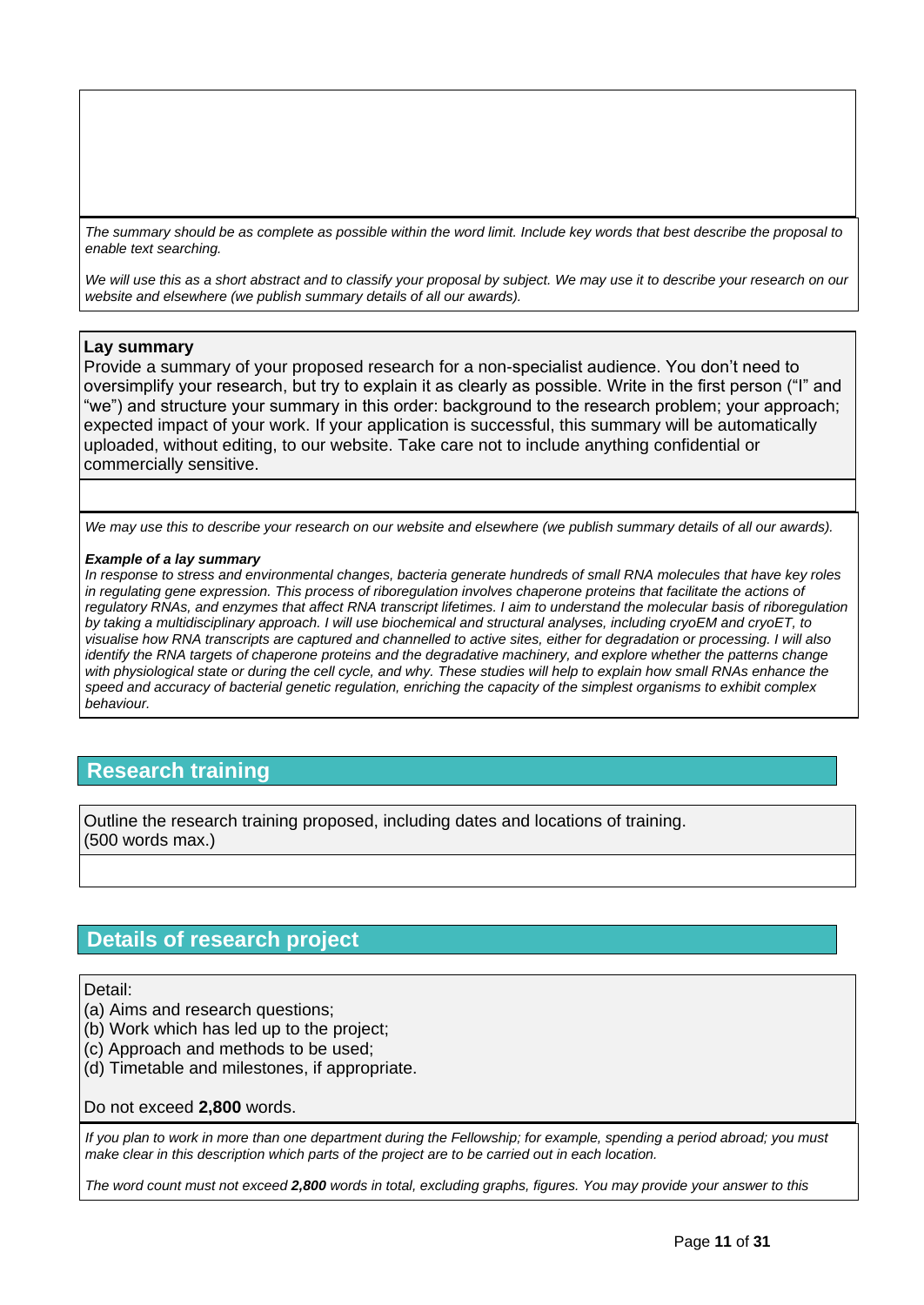*question in text entry format or as a PDF attachment. If you are uploading your research proposal, the uploaded document must be in 11 point Arial font and portrait format.*

#### *Additional information*

*Figures and additional information cannot exceed 2 A4 pages. Embed it in your upload for your research vision or upload it under 'Additional information'. If you choose to embed this information, any text present (such as legends, labels, or captions) can be excluded from the word count. If it exceeds two pages of A4 we will return your application to you to reduce the amount of information.*

*You must provide all information pertinent to your grant proposal within the application form. Do not refer to additional unpublished information on personal websites.*

#### *Research questions*

*State what you consider to be the key question(s) that you are addressing. For research that is not driven by an underlying hypothesis, state the impact of the proposed studies.*

#### *Approach and methods to be used*

*You should provide details of experimental design for animal studies as part of the justification for animals in the 'Proposals involving animals' section of the form.*

*For epidemiological, demographic, case control, cohort and related studies, give a full and detailed analysis of the study design. Include details of any validation already undertaken or rationale for using standard protocols. You should give particular attention to power calculations, sample size justification and, where appropriate, case definition and inclusion/exclusion criteria.*

#### *Clinical trials applications*

If you are requesting support for a clinical trial, you must provide full details, including study design, in the 'Details of studies *involving human participants' section of the form.*

(2800 words max.)

## Does your proposal involve human participants?

#### Does your proposal involve a clinical trial?

*The World Health Organization defines a clinical trial as: "any research study that prospectively assigns human participants or groups of humans to one or more health-related interventions to evaluate the effects on health outcomes. Interventions include, but are not restricted to, drugs, cells and other biological products, surgical procedures, devices, behavioural treatments, process-of-care changes, preventive care, etc."*

*For more information, read Wellcome's [clinical trials policy.](https://wellcome.org/grant-funding/guidance/clinical-trials-policy)*

*If your proposal involves a clinical trial, you should provide details of it within this application form. If your proposal involves more than one clinical trial, you should contact us for guidance contact Wellcome for advice.*

## **Details of studies involving human participants including clinical trials**

Describe the study design. This should include, as applicable:

- number of participants in each group;
- type, frequency and duration of interventions and/or health outcome measures;
- frequency and duration of planned follow up;
- any other activity with potential significant risks to participants;

• details of any investigational product, focusing on manufacture, quality and consistency.

(300 words max.)

*Types of health outcomes or interventions can include but are not limited to:*

• *screening procedures*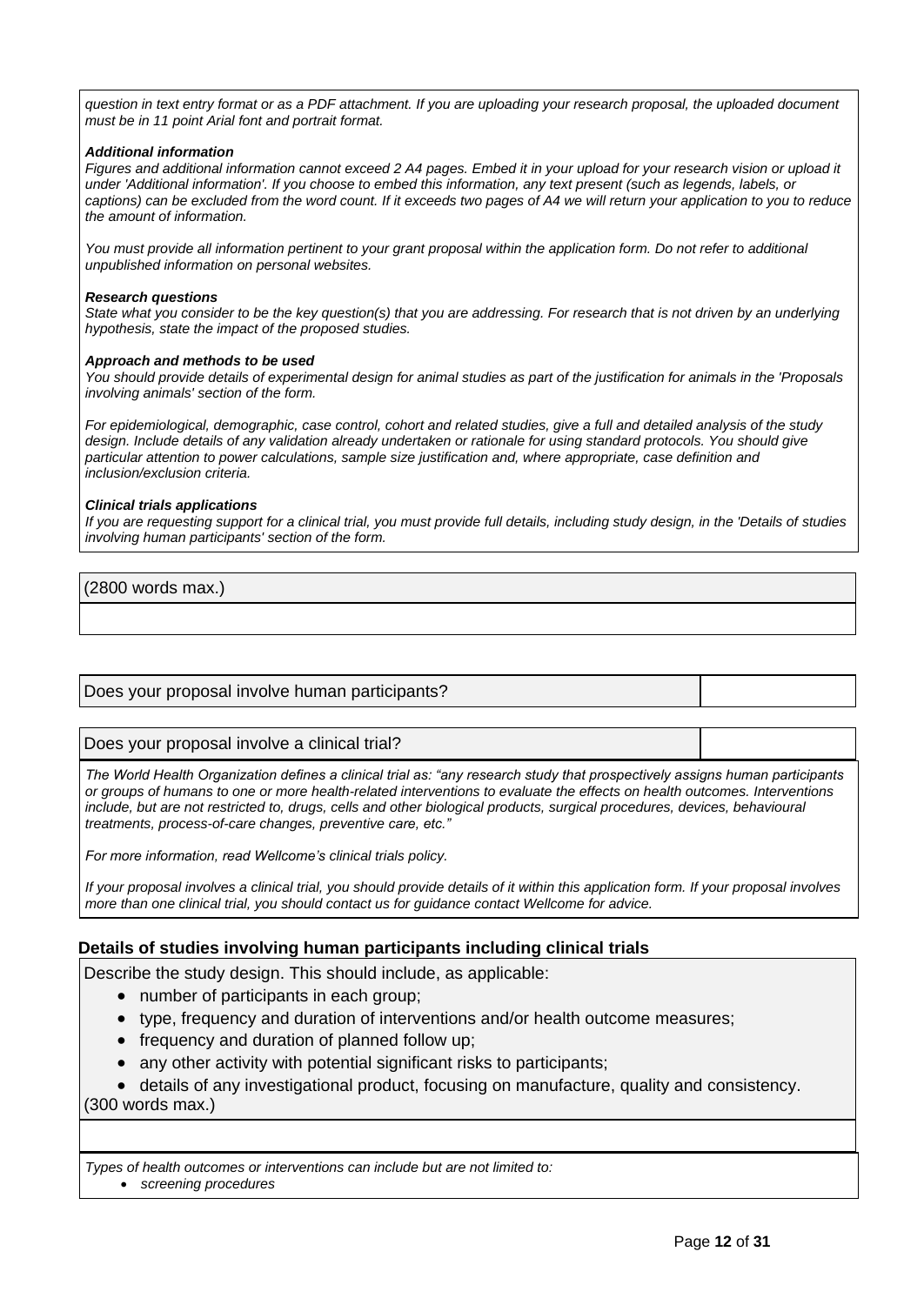- *collection of biological samples*
- *biometric and clinical data*
- *experimental challenges*
- *behavioural treatments*
- *process-of-care-changes*

What are the primary and secondary outcome measures, and how will you assess these? (200 words max.)

Outline your strategy for recruitment and describe the inclusion/exclusion criteria for study participants (if applicable). How will you allocate participants to study groups? If your research includes a [clinical trial](https://wellcome.org/grant-funding/guidance/clinical-trials-policy) you must also tell us:

- how you will comply with our policy on ensuring the inclusion of under-served groups and
- how your recruitment and retention methods will engage with under-served groups.

(350 words max.)

Detail and justify the power calculation, sample size and proposed statistical analysis, including any interim analyses and/or subgroup analyses. What are the proposed methods for protecting against sources of bias? (200 words max.)

Describe the supporting personnel and infrastructure you'll use to deliver the proposed research (for example key support staff, roles of team members, participating centre(s) or facilities). Detail any activities a third party will undertake, and explain what agreements or formal contracts will be in place.

(200 words max.)

How have you involved patients, participants, patient advocacy groups or communities in developing this proposal? (200 words max.)

## **Additional information**

Figures and additional information cannot exceed 2 A4 pages.

*You can upload additional information here or embed it in your upload for your proposal. If you choose to embed this information, any text present (such as legends, labels, or captions) can be excluded from the word count. If it exceeds two pages of A4 we will return your application to you to reduce the amount of information.*

## **References**

Give the citation in full, including title of paper and all authors.

*You may provide up to the equivalent of two A4 pages of references. Ensure that your references are pertinent to your*  research proposal and are cited in full, including all authors, the full title of each publication, journal title, year, volume and *pages. For citations to preprints, state "Preprint", the repository name and the article persistent identifier (e.g DOI).*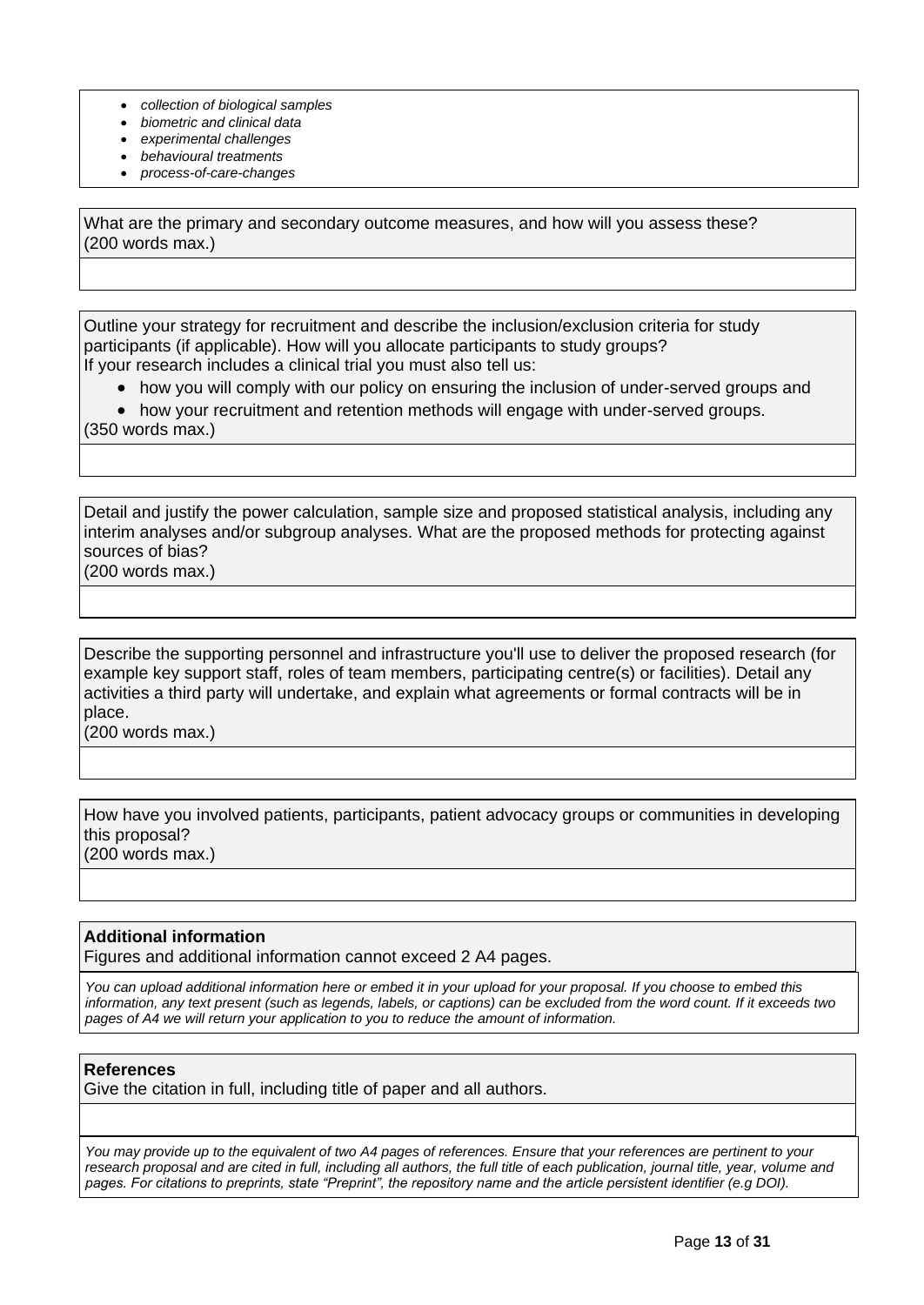*You can shorten references with more than 10 authors to et al, but you must ensure that your position as author (if applicable) remains clear.*

Are there any papers listed in your 'References' section as being "in press" that you wish to submit to us?

Upload papers "in press" as a single PDF.

# **Outputs management and sharing**

## **Provide an outputs management plan**

All Wellcome-funded researchers are expected to manage their research outputs in a way that will achieve the greatest health benefit, maximising the availability of research data, software and materials with as few restrictions as possible. Our guidance on developing an outputs management plan, which includes a link to some good examples, is available [here.](https://wellcome.org/grant-funding/guidance/how-complete-outputs-management-plan)

If an outputs management plan is not required, please briefly explain why below. (700 words max.)

*Your plan should be clear, concise, proportionate and focus specifically on how outputs will be identified, managed and used to advance potential health benefits.* 

*You should use the following questions as a template for your answer.*

*1. For data, software and materials outputs*

*(i) What outputs will your research generate?* 

*(ii) What metadata and documentation (e.g. the methodology of data collection and way of organising data) will accompany the outputs?*

*(iii) When will these outputs be made available?* 

*(iv) Where will you make these outputs available?* 

*(v) How will they be discovered and accessed by the research community? (e.g. via presentations/press releases)* 

*(vi) Are there possible restrictions to data sharing or embargo reasons?*

*(vii) How will data and metadata be stored, backed up and preserved?*

*(viii) What resources (e.g. financial and time) will be dedicated to outputs management and ensuring all data is findable, accessible, interoperable and reproducible?*

*If your study involves a clinical trial, please see the clinical trial specific guidance on the webpage. This includes additional points you must specify when your outputs include participant data.*

*2. For intellectual property outputs* 

*(i) What IP will your research generate?*

*(ii) How will you protect this IP?*

*(iii) How will the IP be used to achieve health benefits?*

*(iv) Provide the name and contact details for the person in your organisation (e.g. Technology Transfer Officer or Business Development executive) who can act as a point of contact for Wellcome in connection with the protection and commercialisation of this IP.*

Select the approach you will use to maximise the impact of your significant research outputs to improve health and benefit the wider research community. If an outputs management plan is not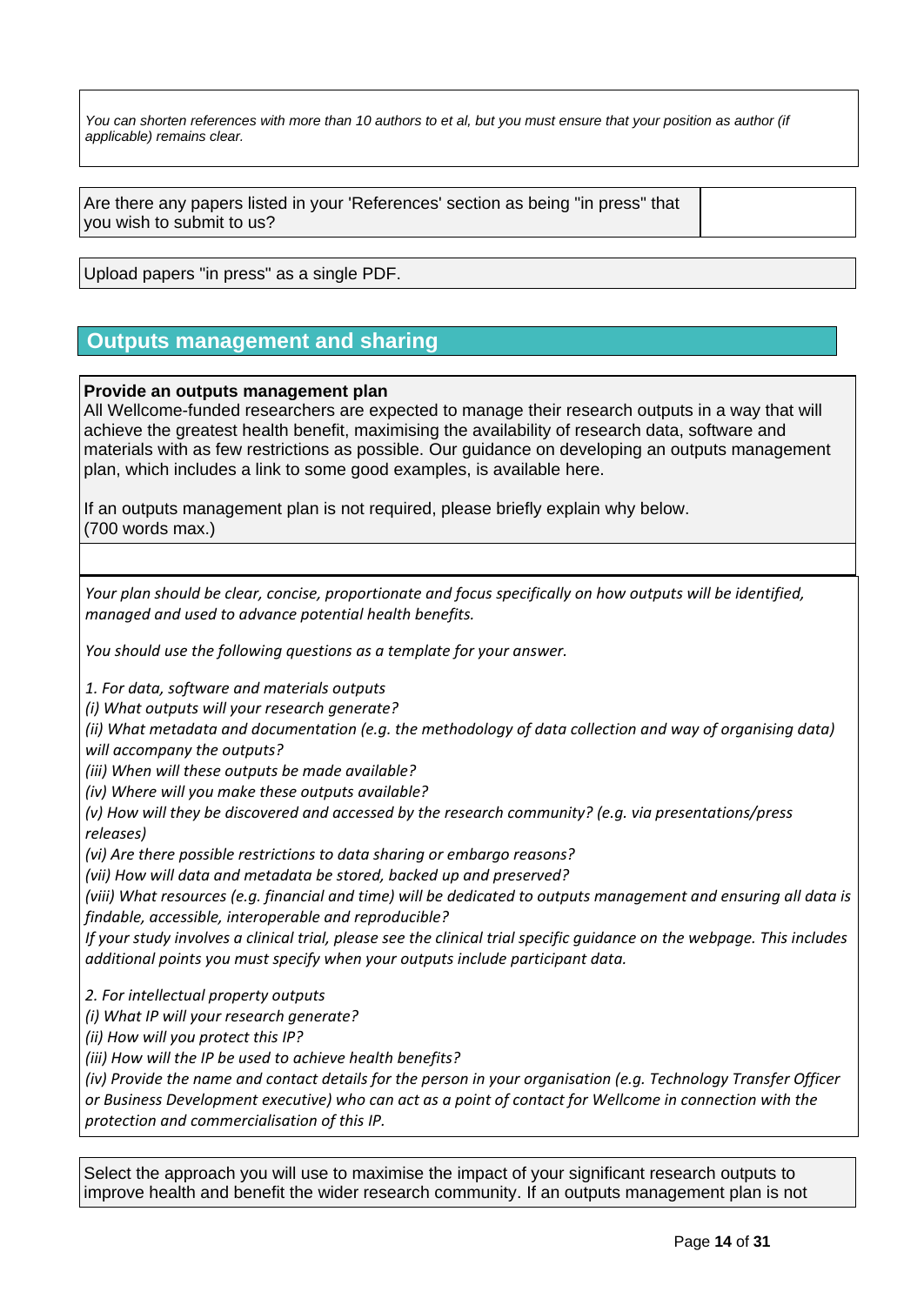required, select 'Not applicable'.

# **Public engagement**

How could members of the public and non-academic communities, inform, use, or find value in your research?

(250 words max.)

*We want to foster a culture that values, recognises and better supports public engagement with research. Successful applicants are encouraged to apply for additional funds to support their engagement plans through ou[r Research](https://wellcome.org/funding/research-enrichment-public-engagement)  [Enrichment scheme.](https://wellcome.org/funding/research-enrichment-public-engagement) Further information on the scheme and on [Wellcome's approach to public engagement](https://wellcome.org/what-we-do/our-work/public-engagement) is available on our website.*

*Engagement that is essential for the ethical conduct of your research, such as patient information leaflets or community advisory boards, should be part of your research methodology. You should include costs for this within your main research costs.*

Have you discussed your ideas and plan with your institutional Public Engagement Officer (if you have one?)

*Answers to this question are for monitoring purposes only. You will not be penalised for answering 'no'. However, we strongly recommend you utilise any institutional public engagement support available in planning your approach.*

# **Work abroad**

Do you propose to work abroad during the course of your fellowship?

*If you are requesting support for a period of research abroad, you will need a sponsor both in your host organisation (the administering organisation) and in the overseas research facility.*

*The description of the research project under 'Details of research project' should make clear which parts of the project are to be carried out in each research facility.*

## **Work abroad**

**1**

## **Name of host overseas organisation**

Address of host overseas organisation

#### **Dates of travel and duration of trip(s)** Specify weeks, months.

Purpose of the visit(s) (100 words max.)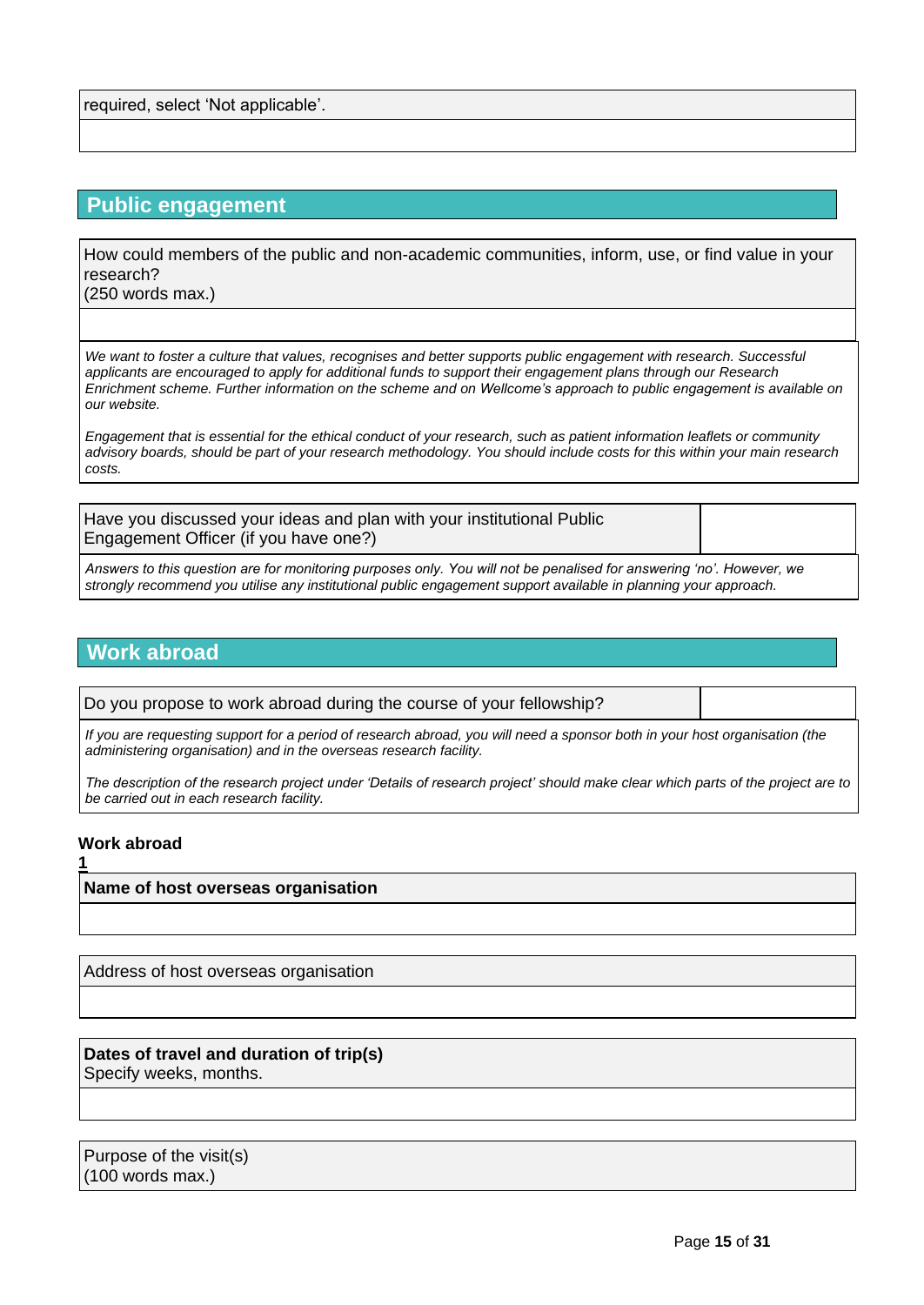Upload a letter of recommendation from your sponsor at the host overseas organisation (300 words maximum).

*This should include an assessment of the value of the visit for the development of the applicant's research programme. Sponsors should carefully consider the relationship of the proposed research to the abilities and career aspirations of the applicant.*

*The letter of recommendation should show clearly the name, position and address of the sponsor.*

# **Location of activity**

**Will the funded activity take place at more than one location?** List any locations outside of your administering organisation where you will be conducting research or redirecting funds. This includes, but is not limited to, anywhere in receipt of indirect funding, fieldwork sites, and time spent working in another organisation/laboratory. This does not include conference attendance.

## **For each location, select the organisation and then select 'Edit' to add the country and percentage of funds. You must include the administering organisation.**

Enter the approximate percentage of the total funds that will be spent in each location. Enter zero for locations where activity will take place but no significant funds will be spent. If you are requesting salary costs, attribute them to the employing organisation.

**For each location, select the organisation and then select 'Edit' to add the country and percentage of funds. You must include the administering organisation.**

Enter the approximate percentage of the total funds that will be spent in each location. Enter zero for locations where activity will take place but no significant funds will be spent. If you are requesting salary costs, attribute them to the employing organisation.

# **Costs requested and justification**

**Select the currency in which you want to apply.**

Submit costs in the currency you think will best enable you to undertake the activity. This will probably be your local currency; if not, explain why not.

*If you think that the currency may not be readily available, email grantpayments@wellcome.org. For more information see our [website.](http://www.wellcome.org/funding/guidance/currency-issues)*

*If we cannot award in the currency requested, we will talk to your administering organisation about using another.*

Is this your local currency?

What is your local currency?

Explain why you are requesting costs in the selected currency and what exchange rate you have used.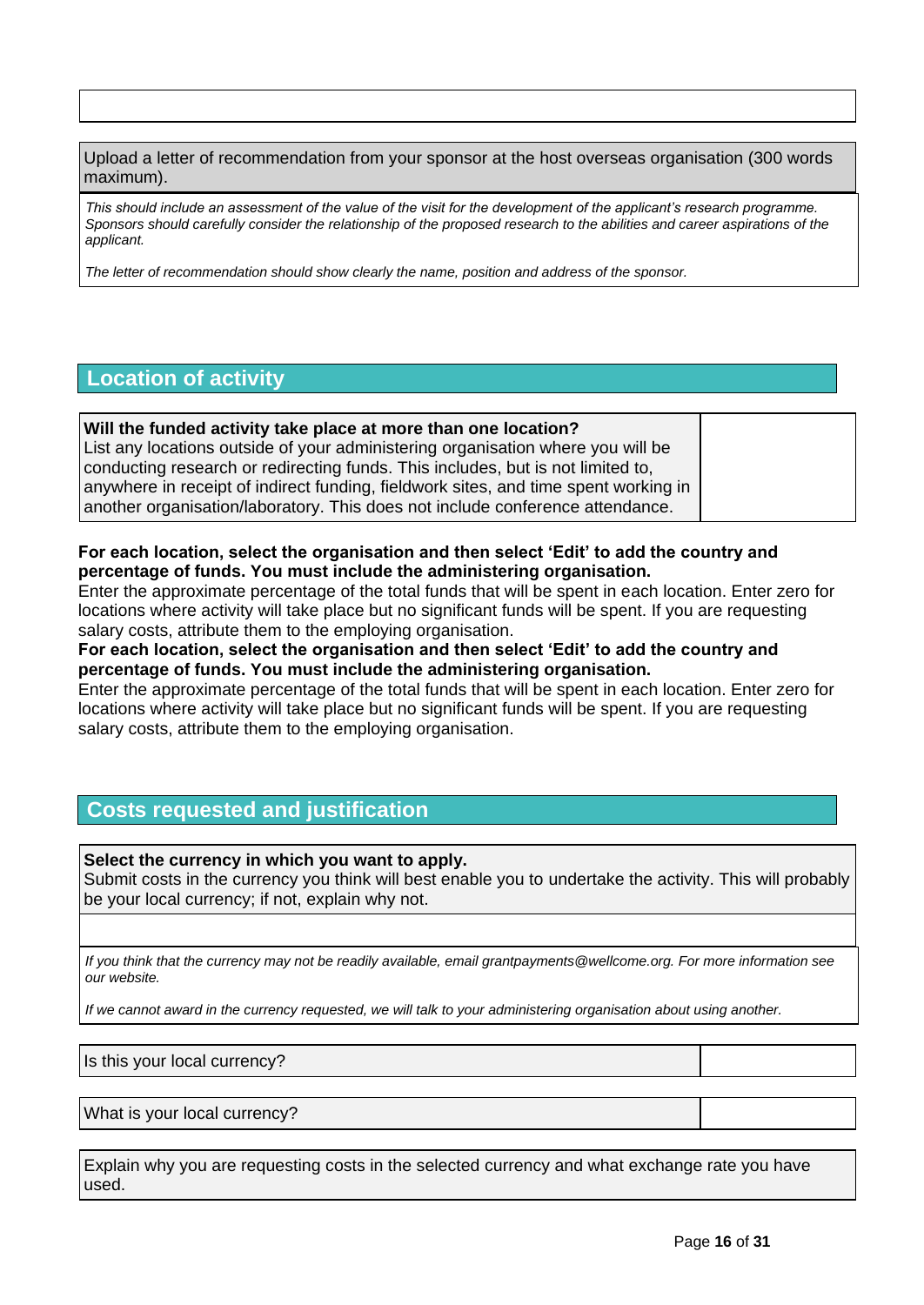#### **Salaries**

Are you requesting salaries? For details of what staff costs you can request and how to cost fellows' salaries, refer to the relevant scheme page and check the guidance notes for this question.

*Detail the salaries requested for all staff, including the applicant, to be funded on the grant.*

*Provide the names of individuals for posts involving the handling of, and research on, non-human primates. Whilst your application is being considered, you must notify us of any change to the individual(s) named in the application.*

#### *Definition of terms*

*Staff category: For example: "Postgraduate research assistant", "Postdoctoral research assistant", "Technician", "Fieldworker". Specify the level of seniority of the post where relevant, e.g. "Junior postdoctoral research assistant", "Senior postdoctoral research assistant".*

*Salary grade/scale: The national or local salary grade/scale on which the individual will be employed.*

*Basic starting salary: Annual salary to be paid to the individual upon their appointment to the post, exclusive of any allowances for which the individual is eligible. If the post is part time, the annual salary must be quoted on a pro rata basis.*

*Total cost on grant: Total cost of the post, inclusive of any locally-recognised allowances (for example, London allowance), employer's contributions and increments, over the period of the grant. Employer's contributions should include any statutory obligations (e.g. for the UK, National Insurance contributions) and contributions towards an organisational pension scheme.*

#### **Salaries**

| <b>Staff category</b> | Name (if known) | <b>Basic</b><br>starting<br>salary<br>(p.a.) | <b>Salary</b><br>grade /<br>scale | <b>Period on</b><br>project<br>$ $ (months) | $\%$<br>time | <b>Total</b> |
|-----------------------|-----------------|----------------------------------------------|-----------------------------------|---------------------------------------------|--------------|--------------|
|                       |                 |                                              |                                   |                                             |              |              |

#### **Justification for salaries requested**

Specify the role and responsibilities for the staff requested. Justify the type and seniority, including the level of salary requested, of each post.

(300 words max.)

#### **Materials and consumables**

Are you requesting materials and consumables?

*Provide a high-level breakdown of materials and consumables costs. These typically include:*

- *laboratory chemicals and materials (eg reagents, isotopes, peptides, enzymes, antibodies, gases, proteins, cell/tissue/bacterial culture, gloves, plasticware and glassware)*
- *associated charges for shipping, delivery and freight*
- *archival photocopying*
- *printing associated with fieldwork*

*In the justification for materials and consumables, provide an estimate of the cost per staff member per year.*

## **Materials and consumables**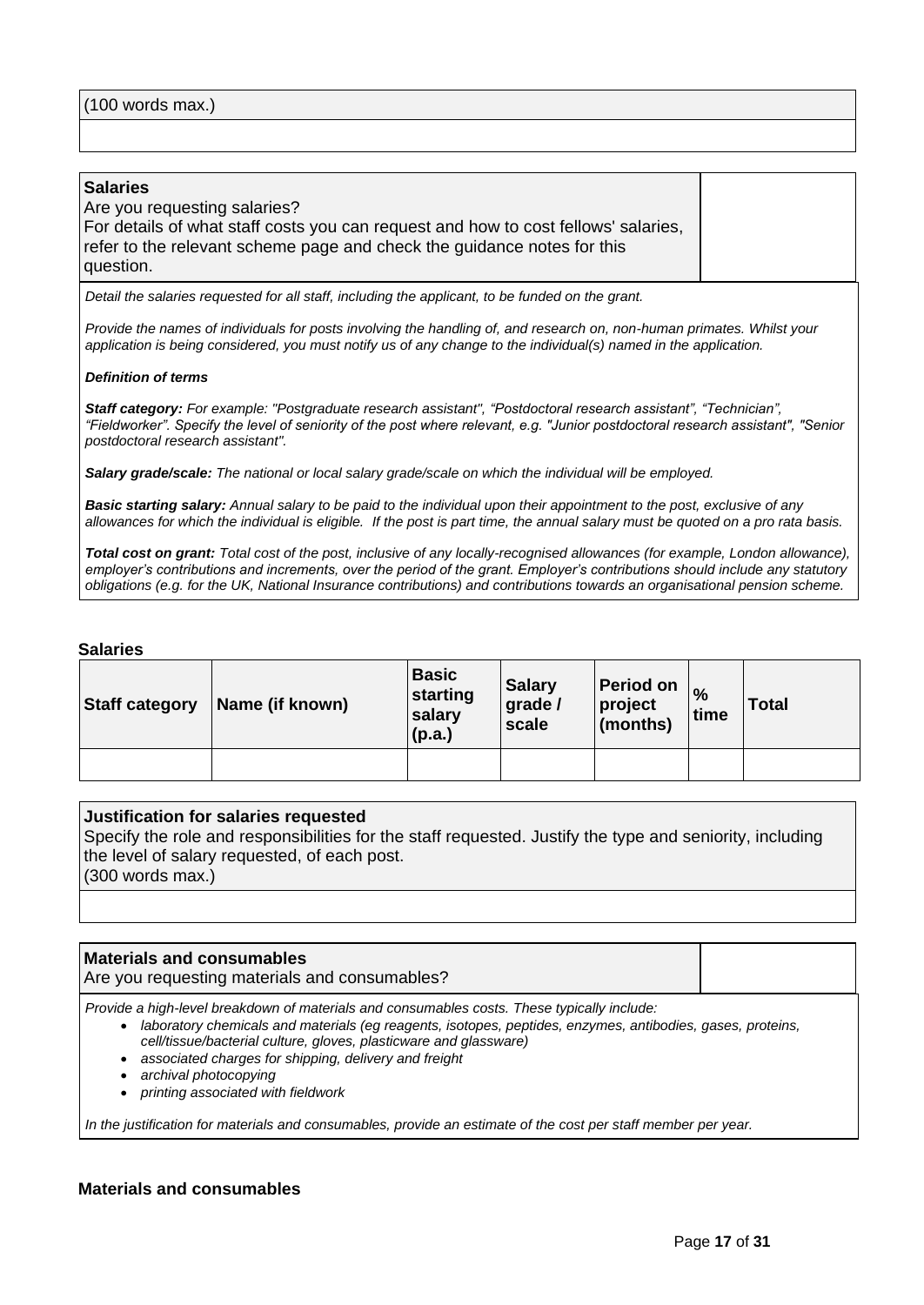| <b>Description</b> | Total |
|--------------------|-------|
|                    |       |

Justification for materials and consumables. (300 words max.)

## **Animals**

Are you requesting animals?

*In order to ensure animal experimentation costs are accurate, you must complete this section after consultation with your animal house or biological services manager. Your organisation must apply a consistent costing methodology when presenting cost details.*

*If appropriate, costings can be clarified under 'Justification for costs requested'.*

*We may ask for more detailed costing information where a large number of animals and/or substantial costs are involved.*

#### **Animals**

| Animal<br>species | Total no. to Total<br>be<br>purchased cost | purchase | <b>Total</b><br>maintenance<br>$ $ and<br>procedures<br>cost | <b>Total</b> |
|-------------------|--------------------------------------------|----------|--------------------------------------------------------------|--------------|
|                   |                                            |          |                                                              |              |

## **Associated animals costs**

| <b>Description</b>                                                                                                                                                                                                  | <b>Total</b> |
|---------------------------------------------------------------------------------------------------------------------------------------------------------------------------------------------------------------------|--------------|
|                                                                                                                                                                                                                     |              |
| These costs cover specific and relevant training and environmental enrichment, including training for animal husbandry,<br>welfare and associated training for animal technicians, and the cost of animal licences. |              |

Justification for animal costs. (300 words max.)

*Do not include a justification of the animal numbers you require; you can explain this in the 'Proposals involving animals' section.*

## **Equipment**

Are you requesting equipment or equipment maintenance?

*The organisation's Director of Procurement/Head of Purchasing (or equivalent) must be aware of all potential capital purchases and we require organisations to use best procurement practice when purchasing equipment with our funds.*

#### *Equipment to be purchased*

We expect you to consider the cost-effectiveness of the proposed purchase of equipment. The estimated price of the equipment must cover all aspects including delivery, installation, maintenance and training, where appropriate. We expect *discounts to be negotiated and included in quoted prices.*

*If there is a preferred manufacturer for certain items of equipment, you can explain this in the 'Type of equipment' field.*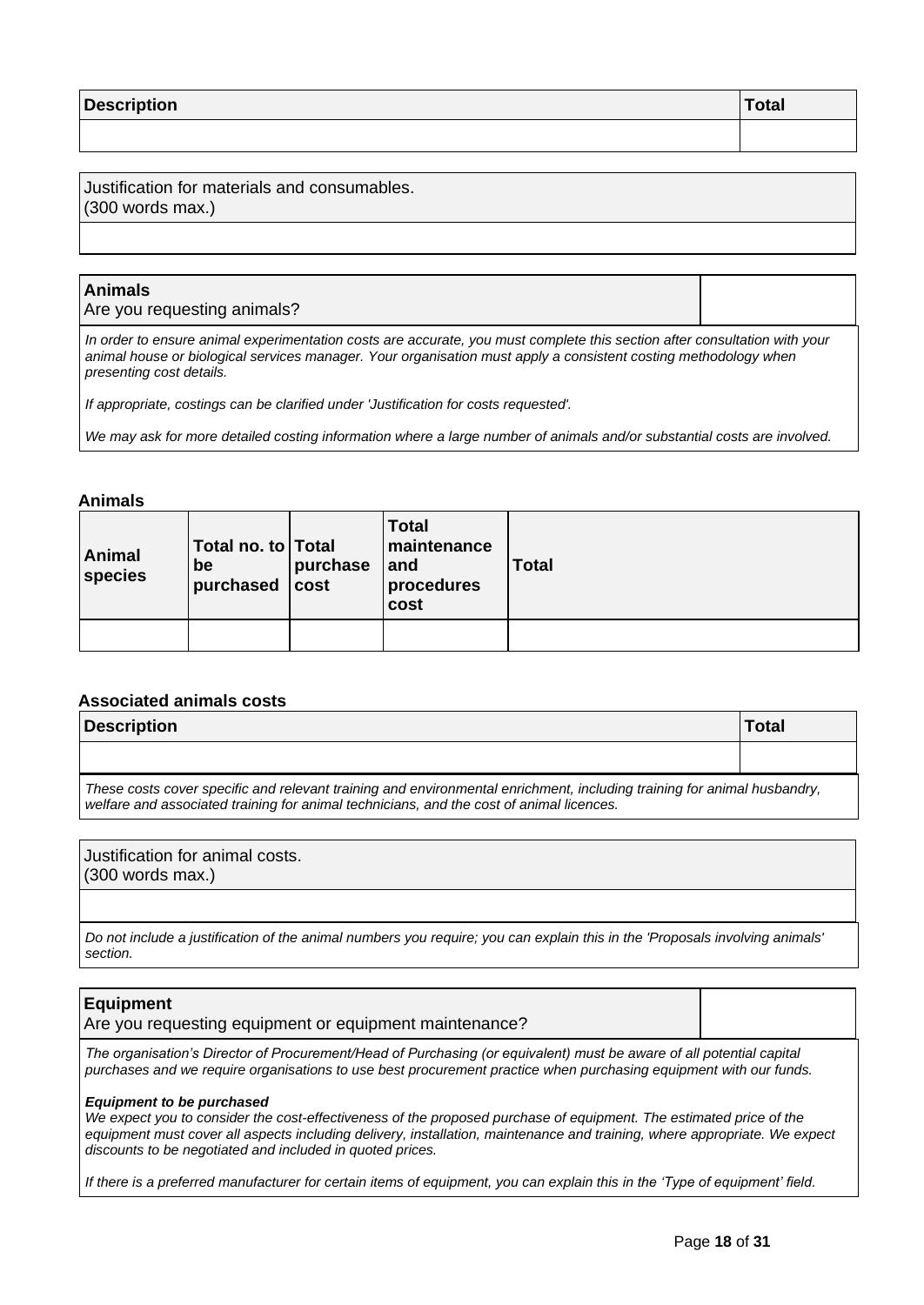*We expect that the equipment you request will be covered by the manufacturer's warranty for the first year after it is purchased. We will fund reasonable maintenance costs for four years after the initial period of warranty on all equipment (irrespective of the length of award made), where this is negotiated as part of the capital purchase cost. We will also consider costs for the maintenance of equipment over 5 years old if you can demonstrate that it is cost-effective.*

#### *Value Added Tax (VAT)*

*For grants to be held in the UK, the costs of all equipment to be used for medical and veterinary research must be quoted exclusive of VAT. For equipment that does not fall within this definition, VAT costs should be shown.*

## **Equipment**

| Type of<br>equipment | No. of items Cost per item | Cost of<br>maintenance<br>contract | <b>Contribution</b><br>$ $ from other<br><b>Sources</b> | <b>Total</b> |
|----------------------|----------------------------|------------------------------------|---------------------------------------------------------|--------------|
|                      |                            |                                    |                                                         |              |

## **Maintenance for existing equipment**

| <b>Details of</b><br>equipment/<br>facility                                                                                                                                                                                             | <b>Wellcome</b><br><b>Trust grant</b><br>number | Date of<br>purchase | <b>End date</b><br>of current<br>contract | <b>Total cost</b><br>of contract project | $\frac{1}{6}$ time on | <b>Total</b> |
|-----------------------------------------------------------------------------------------------------------------------------------------------------------------------------------------------------------------------------------------|-------------------------------------------------|---------------------|-------------------------------------------|------------------------------------------|-----------------------|--------------|
|                                                                                                                                                                                                                                         |                                                 |                     |                                           |                                          |                       |              |
| We consider requests for maintenance of existing equipment if the grant that funded its purchase has ended. We only<br>provide maintenance costs for equipment more than five years old if it is cost-effective to keep maintaining it. |                                                 |                     |                                           |                                          |                       |              |

Justification for equipment and equipment maintenance costs. (300 words max.)

*If you are requesting a piece of equipment which costs more than £100,000, provide details of:*

- *similar equipment in the applicant's department and adjacent departments;*
- *why it cannot be used for this particular project; and*
- *any other individuals likely to use the equipment.*

Are you requesting a piece of equipment with a list price of £100,000 or more?

*We require a copy of at least one formal quote for each piece of equipment with a list price of £100,000 or more. The discount that has been negotiated must be stated in the quote. We expect a contribution from the host organisation, or other source, if your application includes a substantial equipment request.*

Upload a copy of at least one formal quote; if you have more upload these as a single PDF.

# **Synchrotron radiation sources** Will you require access to a synchrotron source? *We collect data on access to synchrotron sources for information purposes.*

*Apply directly to the synchrotron facility you want to use.*

## **Which source(s) will you be applying to? (Select all that apply)**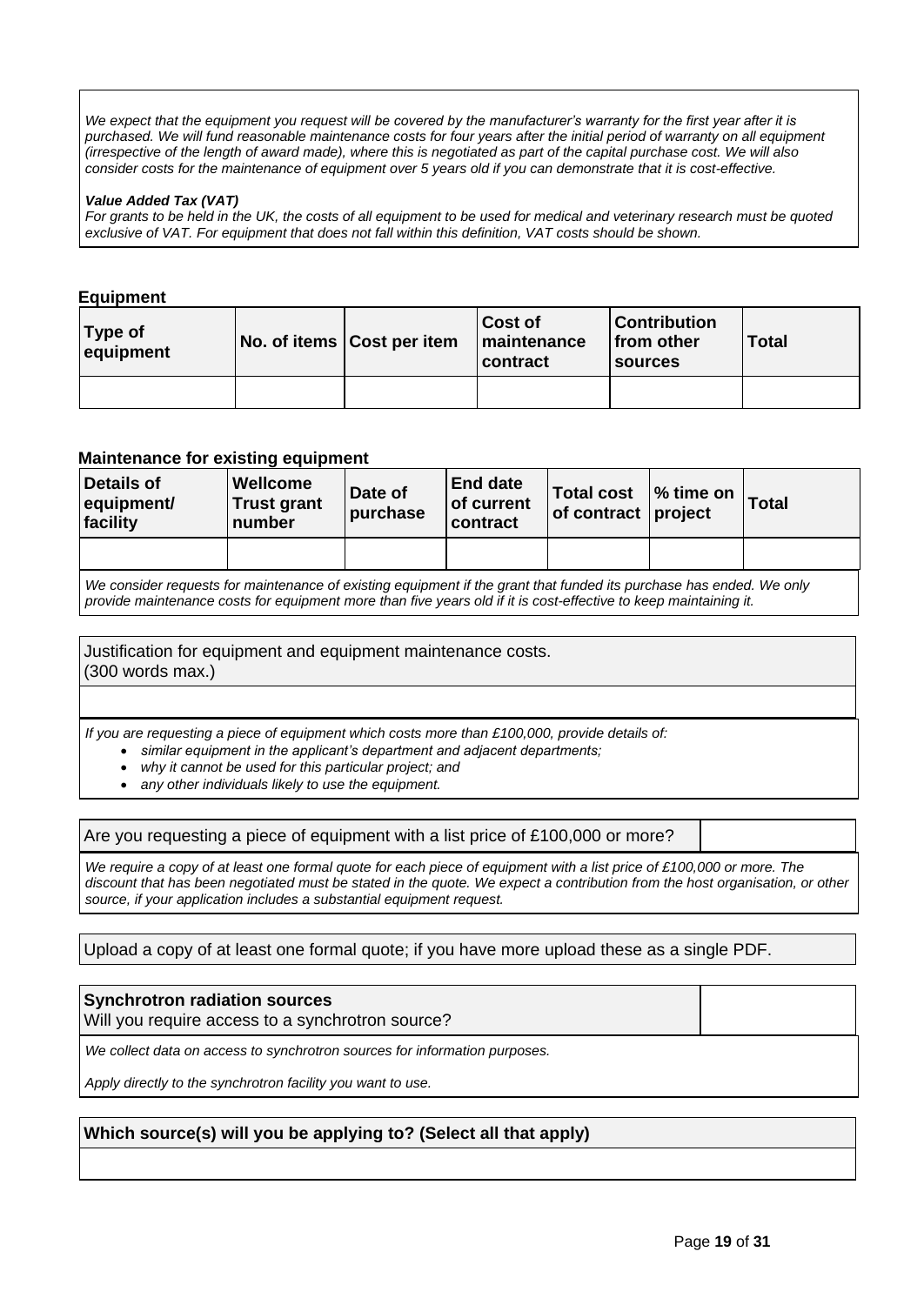#### Are you requesting costs from us relating to Synchrotron radiation sources?

*These facilities are normally free for researchers who are prepared to publish their results in the public domain. If this is not the case, you can request access costs in the 'Access charges' section. You can also request related costs for travel and subsistence in the 'Travel and subsistence' costs section.*

#### **Access charges**

Are you requesting access charges?

#### **Access charges**

| Details of<br>equipment/<br>facility | Original<br>source of<br>funding | Wellcome<br><b>Trust grant</b><br>number, if<br>applicable | <b>Standard</b><br>access<br>charge per<br>unit | <b>Specify</b><br>unit | No. of<br>units to<br>be used<br>for this<br>project | <b>Total</b> |
|--------------------------------------|----------------------------------|------------------------------------------------------------|-------------------------------------------------|------------------------|------------------------------------------------------|--------------|
|                                      |                                  |                                                            |                                                 |                        |                                                      |              |

# Justification for access charges.

(300 words max.)

## **Travel and subsistence**

Are you requesting travel and subsistence?

*Include conference attendance, collaborative visits and other travel related to this grant separately. Where necessary, please state the host organisation. Enter the total carbon offset costs requested as a single line under travel and subsistence. Find out more about our carbon offset for travel policy [here.](https://wellcome.org/funding/carbon-offset-policy-travel)*

#### *Conference attendance*

*The lead applicant and any research staff to be employed on the grant can request costs to attend academic/scientific conferences, including conference registration fees and carbon offsetting the travel, up to a maximum of £2,000 a year for the lead applicant and £1,000 a year for research staff. Specify the amount being requested per person and tell us how you calculated any carbon offset costs.*

#### *Collaborative visits*

*If you are requesting costs for collaborative visits, state the host organisation and provide a detailed breakdown of the travel and subsistence costs. You can include the cost of carbon offsetting the travel involved. Justify the need for each visit, its duration and your mode of transport separately, and tell us how you calculated any carbon offset costs.*

#### *Other travel related to this grant*

*You can request costs for other essential visits, for example for sample collection and trips to facilities. You can include the cost of carbon offsetting the travel involved. Justify the need for the visit, its duration and your mode of transport separately, and tell us how you calculated any carbon offset costs.*

## **Travel and subsistence**

| <b>Description</b> | Total |
|--------------------|-------|
|                    |       |

Justification for travel and subsistence costs.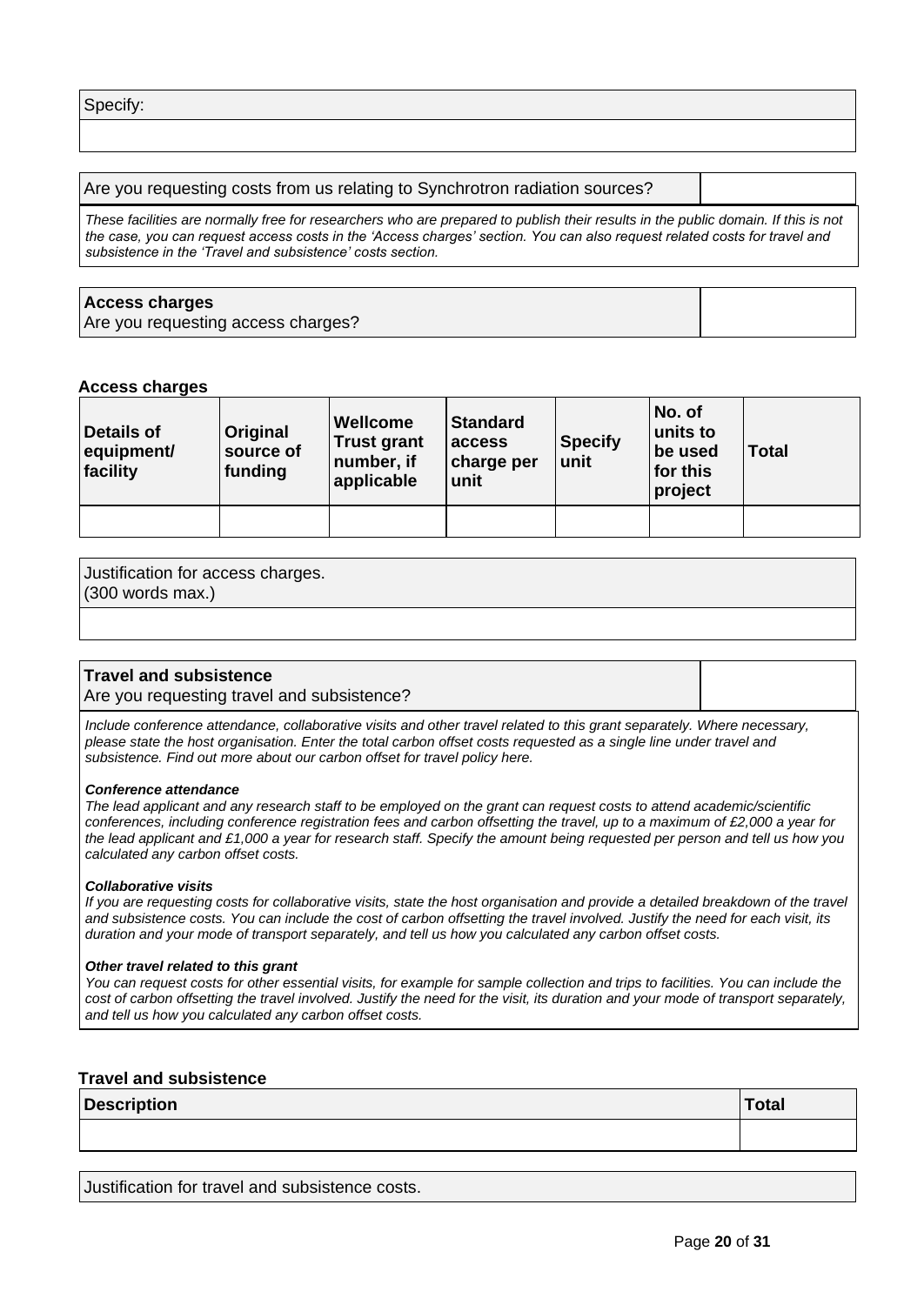#### **Miscellaneous costs**

#### Are you requesting miscellaneous costs?

*Provide a detailed breakdown of the miscellaneous costs requested. Enter costs that do not fall under any other category in this section. These may fall under specific subheadings (such as 'Overseas allowances'); where they do not, select 'Other' and type a description of the item.*

#### *Working abroad*

*If costs are requested for the applicant(s) and/or research staff to be employed on the grant to carry out any of the proposed research abroad, state the overseas host organisation, and detail the travel costs and other overseas allowances. Allowances should be itemised. Further guidance can be found on the [scheme webpage.](https://wellcome.org/funding/schemes/research-career-re-entry-fellowships)*

#### *Personal removal expenses*

*We will consider contributing towards your personal removal expenses if you will be relocating to take up the award. See the [scheme webpage](https://wellcome.org/funding/schemes/research-career-re-entry-fellowships) for further information on how much you may request. You must provide a justification for the expenses in your application, with an estimate of the costs.*

#### **Miscellaneous - other**

| <b>Type</b> | <b>Description</b> | <b>Total</b> |
|-------------|--------------------|--------------|
|             |                    |              |

Justification for miscellaneous costs. (300 words max.)

Are you requesting overheads under the miscellaneous costs heading?

Upload a letter from the Finance Director of each organisation. If there is more than one letter, upload these as a single PDF.

Each letter must include:

- a full breakdown of costs requested (you can't ask for a percentage of the project costs)
- an explanation of why these costs are necessary for the project
- confirmation that the breakdown is a true representation of the costs incurred.

Are you based at a UK university and requesting overheads on subcontracted costs?

Confirm that the university will not include these subcontracted costs in its annual return for the UK Charity Research Support Fund.

| Summary of costs requested |              |  |  |
|----------------------------|--------------|--|--|
|                            | <b>Total</b> |  |  |
| Total                      |              |  |  |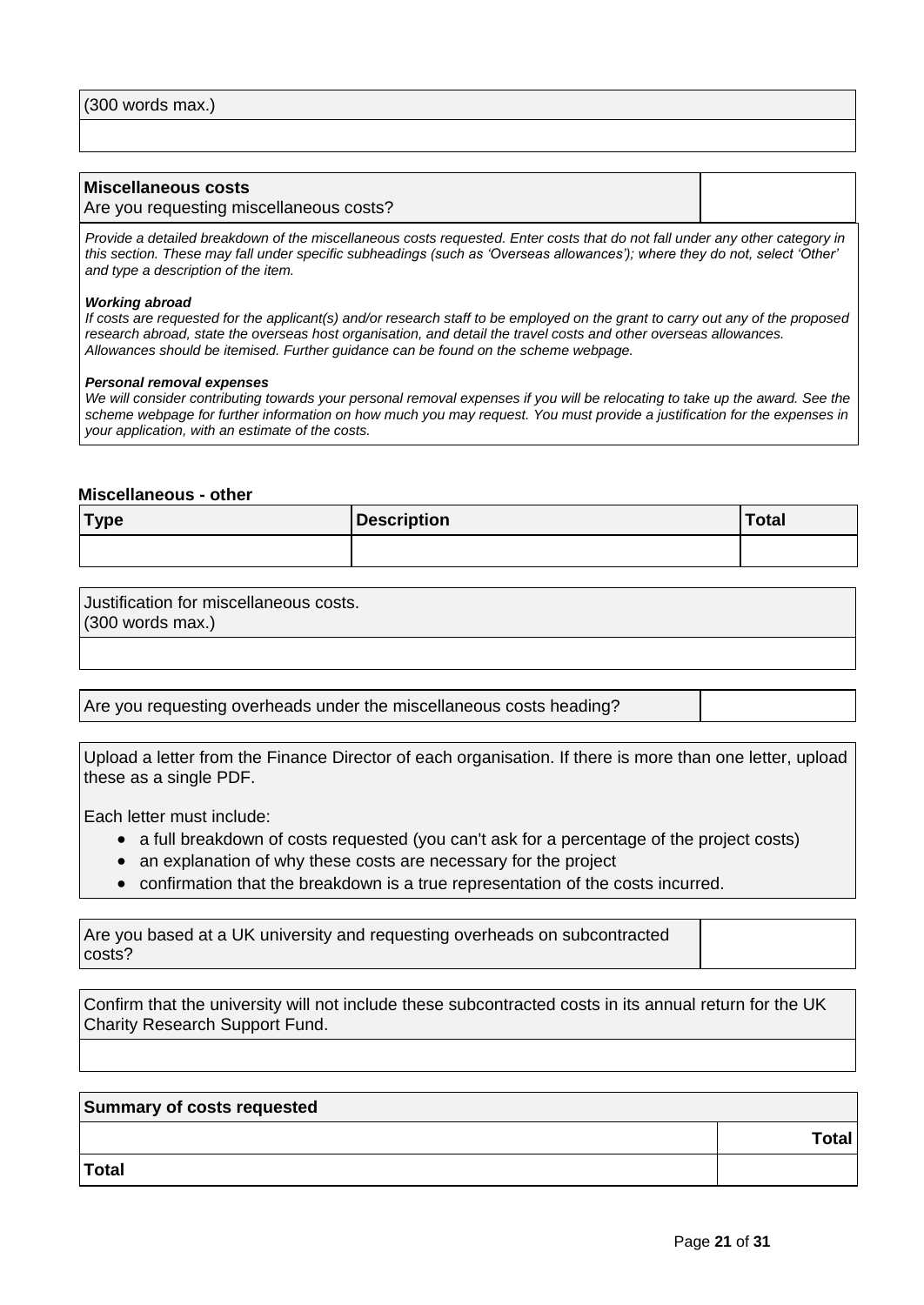# **Full economic costing**

Is your organisation based in the UK?

Is your organisation calculating the full economic cost of this proposal?

**What is the total full economic cost of your research proposal (£)?** Include inflation in your costs at the percentage rate currently used by your administering organisation.

# **Research involving human participants, human biological material and identifiable data**

Does your project involve human participants, human biological material, or identifiable/potentially identifiable data?

*This information is intended to provide advice on how to complete these questions. It is not a comprehensive review of the legal and regulatory environment in which your application is made.*

*We use the World Health Organization definition of research with human beings: "any social science, biomedical, behavioural, or epidemiological activity that entails systematic collection or analysis of data with the intent to generate new knowledge, in which human beings:*

- *are exposed to manipulation, intervention, observation, or other interaction with investigators either directly or through alteration of their environment or*
- *become individually identifiable through investigator's collection, preparation, or use of biological material or medical or other records."*

*Read our [Research involving human participants policy](https://wellcome.org/grant-funding/guidance/research-involving-human-participants-policy) for information on what we expect from the researchers and organisations we fund.*

*You must have ethical approval for any research Wellcome funds that involves:*

- *human participants*
- *human biological samples*
- *personal data.*

*The Data Protection Act 2018 defines personal data as any information relating to an identified or identifiable living person. For example, a person who can be identified either:*

- *directly from that information*
	- *or*
- *indirectly by combining it with other available information.*

*Any use of personal data or biological samples, relating to living or dead persons, must comply with all relevant legislation where you are working.*

*You must get approval from other regulatory bodies such as the Human Fertilisation and Embryology Authority (HFEA) or the Gene Therapy Advisory Committee in the UK where necessary. For example, research involving human embryos may require a licence from the HFEA (see the [HFEA website](http://www.hfea.gov.uk/) for more information).* 

*If your proposal involves research on gene therapy which requires regulatory approval, you should apply for this from:*

- *your Local Research Ethics Committee*
- *your University's Genetic Manipulation Committee*
- *the Gene Therapy Advisory Committee*
- *the Medicines and Healthcare products Regulatory Agency (MHRA).*

*You must get ethical review in all countries where any part of the research is to take place. Read ou[r guidance for research](https://wellcome.org/grant-funding/guidance/research-involving-people-low-and-middle-income-countries)  involving people living in low- [and middle-income countries.](https://wellcome.org/grant-funding/guidance/research-involving-people-low-and-middle-income-countries)*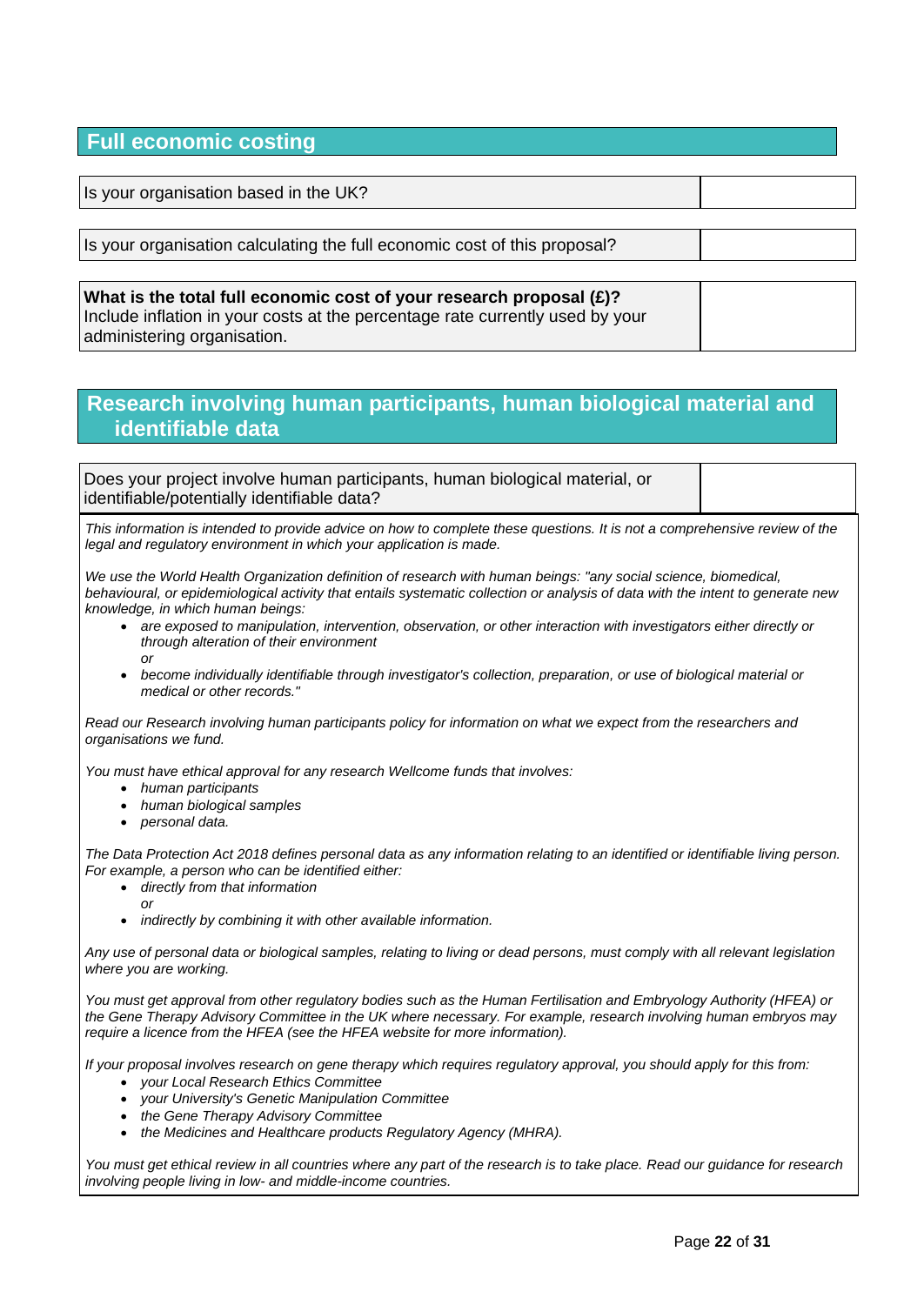*You must have all the necessary relevant regulatory and ethical approval in place at all relevant times during the project. These must be in place for every site where research will be carried out.*

Confirm that you have read our [guidance on the feedback of health-related findings in research](https://wellcome.org/grant-funding/guidance/research-involving-human-participants-policy) and that you are in the process of considering your approach to this.

Who has, or will, review the ethics of the project and when? Detail any other regulatory approvals you have obtained, or will seek.

We reserve the right to see relevant approval documents at any point during the grant and after it has ended. This is in accordance with our research involving human participants policy.

Do you propose to use facilities, staff or patients within the National Health Service (NHS) in the UK?

*By agreeing to fund work which requires NHS support, Wellcome agrees to abide by the Statement of Partnership on Noncommercial R&D in the NHS in England (and the corresponding statements in Northern Ireland, Scotland, and Wales). You must therefore meet the obligations of the Partnership and may not carry out any research until the NHS has given its consent.*

*The Research Governance Framework for Health & Social Care, published by the Department of Health in England can be downloaded from the Department of Health website [http://www.dh.gov.uk/health/category/research.](http://www.dh.gov.uk/health/category/research/) Wellcome cannot act as sponsor.*

Have you completed a Schedule of Events Cost Attribution Tool? This must be signed off by an AcoRD specialist. Download a template SoECAT from the [NIHR website.](https://www.nihr.ac.uk/researchers/collaborations-services-and-support-for-your-research/run-your-study/excess-treatment-costs.htm) Read [our guidance](https://wellcome.org/grant-funding/guidance/clinical-research-using-nhs-resources) on why you need to complete a SoECAT.

Explain why you have been unable to complete a Schedule of Cost Attribution Tool. You can submit your SoECAT whilst we are reviewing your application but Wellcome cannot make a funding decision without it. If you do not have a signed off SoECAT form your research will not receive HRA approval (or equivalent). (100 words max.)

Do you need a formal sponsor for the project? For example, under the Medicines for Human Use (Clinical Trials) Regulations or the Research Governance Framework for Health and Social Care and equivalent guidance.

Which organisation(s) has/have agreed to fulfil this role? Wellcome cannot act as sponsor.

Confirm you have in place or you will seek appropriate informed consent to use any potentially commercially exploitable results from tissues or samples derived from human participants.

*Please answer 'not applicable' if no potentially commercially exploitable results (based on human tissues or samples) will be*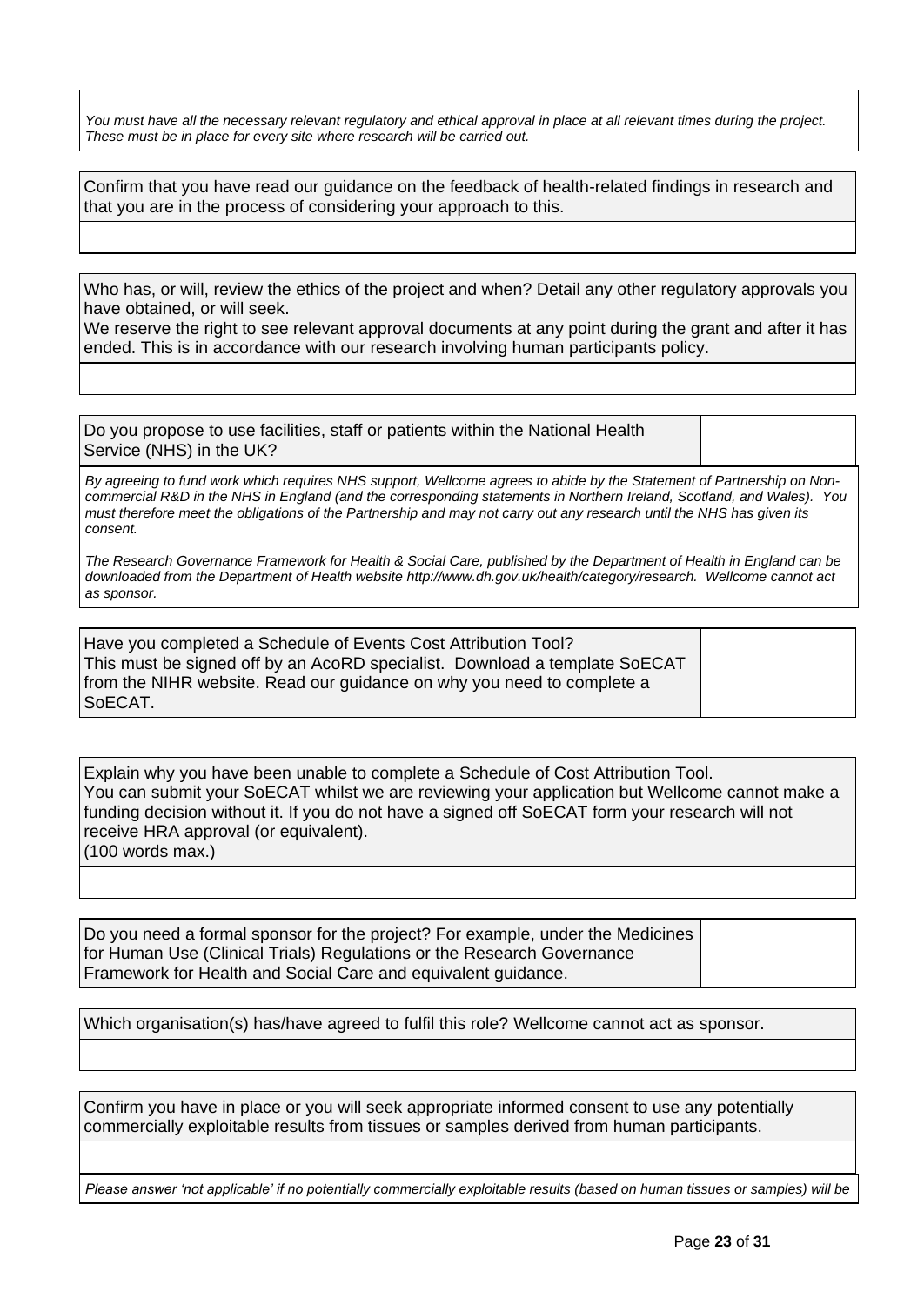*produced during the course of the proposed research.*

Is the proposed clinical trial covered by The Medicines for Human Use (Clinical Trials) Regulations in the UK?

*Under the Medicines for Human Use (Clinical Trials) Regulations 2004, applicants must identify a sponsor who fully understands the responsibilities and costs associated with assuming this role. This will usually be a university or NHS Trust. Wellcome cannot act as sponsor.*

Confirm that the trial will be registered on one of the following:

- International Standard Randomised Controlled Trial Number Register (ISRCTN)
- ClinicalTrials.gov
- another register listed on the WHO International Clinical Trials Registry Platform (ICTRP).

Describe the oversight arrangements for the clinical trial (e.g. membership of Trial Steering Committee, Data Monitoring Board etc.)

# **Proposals involving animals**

Select any of the following that apply to your proposed work: *(Proposal involves the use of animals, Proposal involves the use of animal tissue, Neither of the above)*

*The following notes relating to 'Proposals involving animals' are intended to provide guidance and advice in completing the form, rather than a comprehensive review of the legal and regulatory environment in which the application is made.*

*Applicants must refer to the Wellcome Trust's policy on the use of animals in medical and veterinary research on our [website.](https://wellcome.org/funding/guidance/use-animals-medical-and-veterinary-research)*

*In all animal experiments we support, the principles of reduction, replacement and refinement will apply. In all experimental studies, applicants must actively consider: the complete replacement of live animals with tissues derived from either animals or humans; the possibilities of reducing the numbers of animals that need to be used; refining the experimental design in order to obtain the maximum amount of information from the minimum number of animals.*

*Refined methods in animal research are those which alleviate or minimise any adverse effects for the animals involved,*  and/or enhance animal welfare. Refinements may be applied at any stage in the life of an animal. Thus, refinement *encompasses all aspects of a procedure, including: the source, transport, husbandry and environment of the animals*  involved; the experimental design (for example, the choice of species and the group size employed); the techniques applied; *the end points of the procedures; and care of the animals before, during and after a procedure.*

*For further information about the National Centre for the Replacement, Refinement and Reduction of Animals in Research (NC3Rs), see www.nc3rs.org.uk.*

#### *Monoclonal antibodies*

*The use of ascitic animals for monoclonal antibodies (mAb) production in vivo may only be proposed when in vitro attempts at mAb production have failed or the use of animals is considered justified for specific diagnostic or therapeutic products. You must give a full explanation if in vitro production methods are not considered to be suitable.*

Select any of the following species you will use: *(Primate, Cat, Dog, Equidae, Pig, Genetically Altered Animals, Other animals)*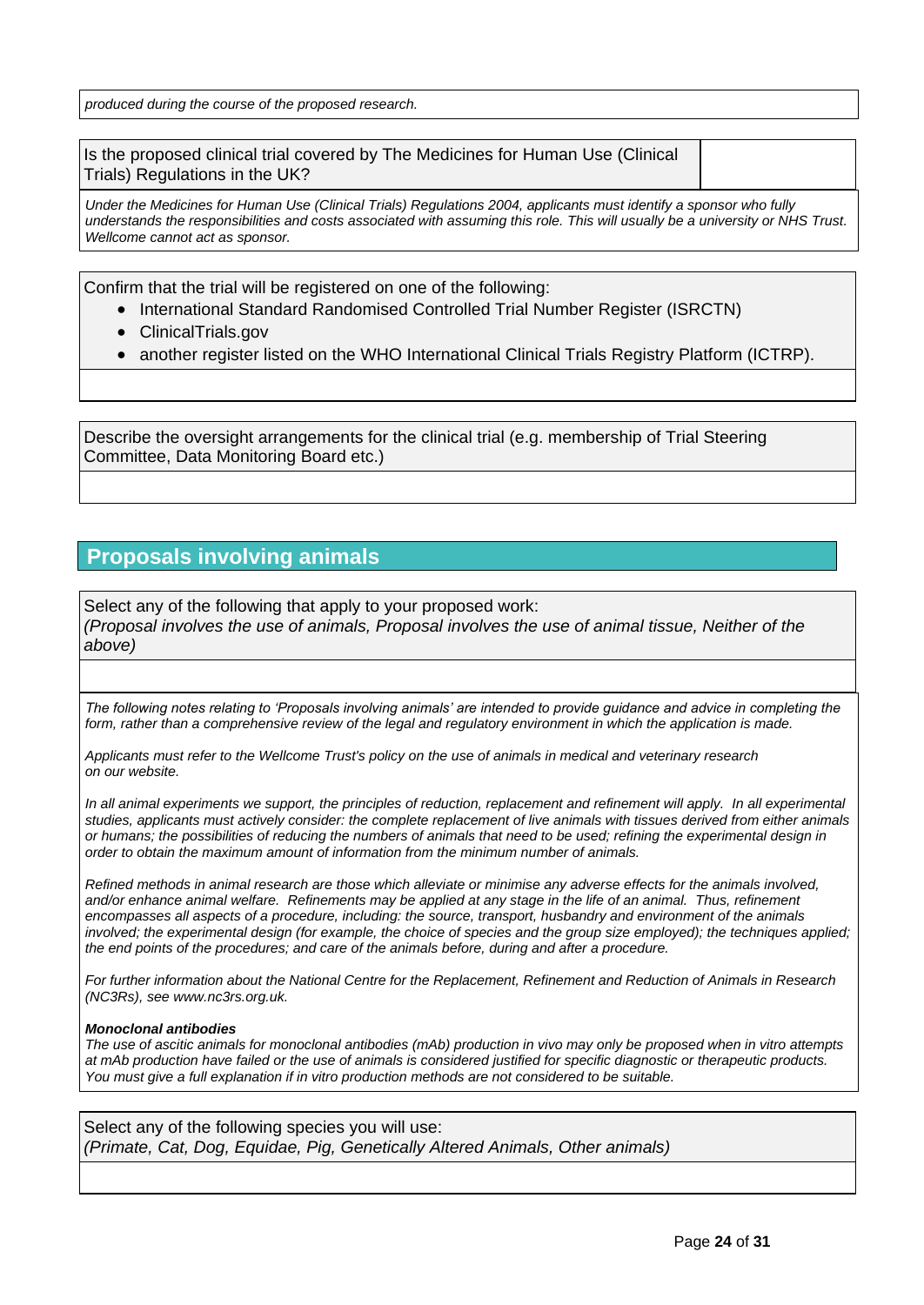*The NC3Rs will review all applications involving the use of primates, cats, dogs and equidae animals, or their tissue/data.*

*All proposed research projects involving genetically altered mice are expected to consider the principles of welfare assessment set out on the NC3Rs website: [https://www.nc3rs.org.uk/generation-and-breeding-genetically-altered-mice.](https://www.nc3rs.org.uk/generation-and-breeding-genetically-altered-mice)*

Select 'Add...' to enter the animal species and total numbers required (this may differ from the number to be purchased, maintained).

| <b>Animal species</b> | <b>Strain (if</b><br>appropriate) | <b>Total</b><br>number<br>required<br>to carry<br>out<br>proposed<br>work |
|-----------------------|-----------------------------------|---------------------------------------------------------------------------|
|                       |                                   |                                                                           |

Provide a justification of the proposed sample size alongside details of the planned statistical analyses. Describe experimental design, including any plans to reduce bias such as blinding or randomisation if appropriate. You must include power calculations if appropriate. (1,000 words max.)

*You may provide your answer to this question in the field provided (text entry format) or as a PDF attachment (upload format). If you are uploading your answer, the uploaded document must be in 11 point Arial font and portrait format.*

*For each species, you must ensure that adequate experimental detail is provided to justify both the use and number of animals. This should include:*

- *definition of unit of analysis (i.e. N referring to animal or sample number);*
- *means of avoidance of bias (e.g. blinding or randomisation);*
- *statistical analysis to be used and explanation of how sample and/or group size was derived;*
- *where repeated measures are used, the number of time points;*
- *an indication of number of replications of each experiment to mitigate spurious non-replicable results.*

*You may include tables and figures in this section to help justify animal numbers. You can find additional guidance on designing animal experiments through the [NC3Rs Experimental Design Assistant.](https://www.nc3rs.org.uk/experimental-design-assistant-eda)*

(1000 words max.)

Why are the species to be used the most appropriate? (250 words max.)

*It is particularly important to justify the species when an animal is being used as a model for a human physiological or pathological condition.*

Does your proposal include procedures to be carried out on animals in the UK which require a Home Office licence? The organisation must ensure that research involving the use of animals complies at all times with UK laws and regulations.

Is there a current Home Office Personal Project Licence (PPL) that authorizes the proposed procedures to be carried out in the UK?

Provide the name of the licence holder and the PPL number.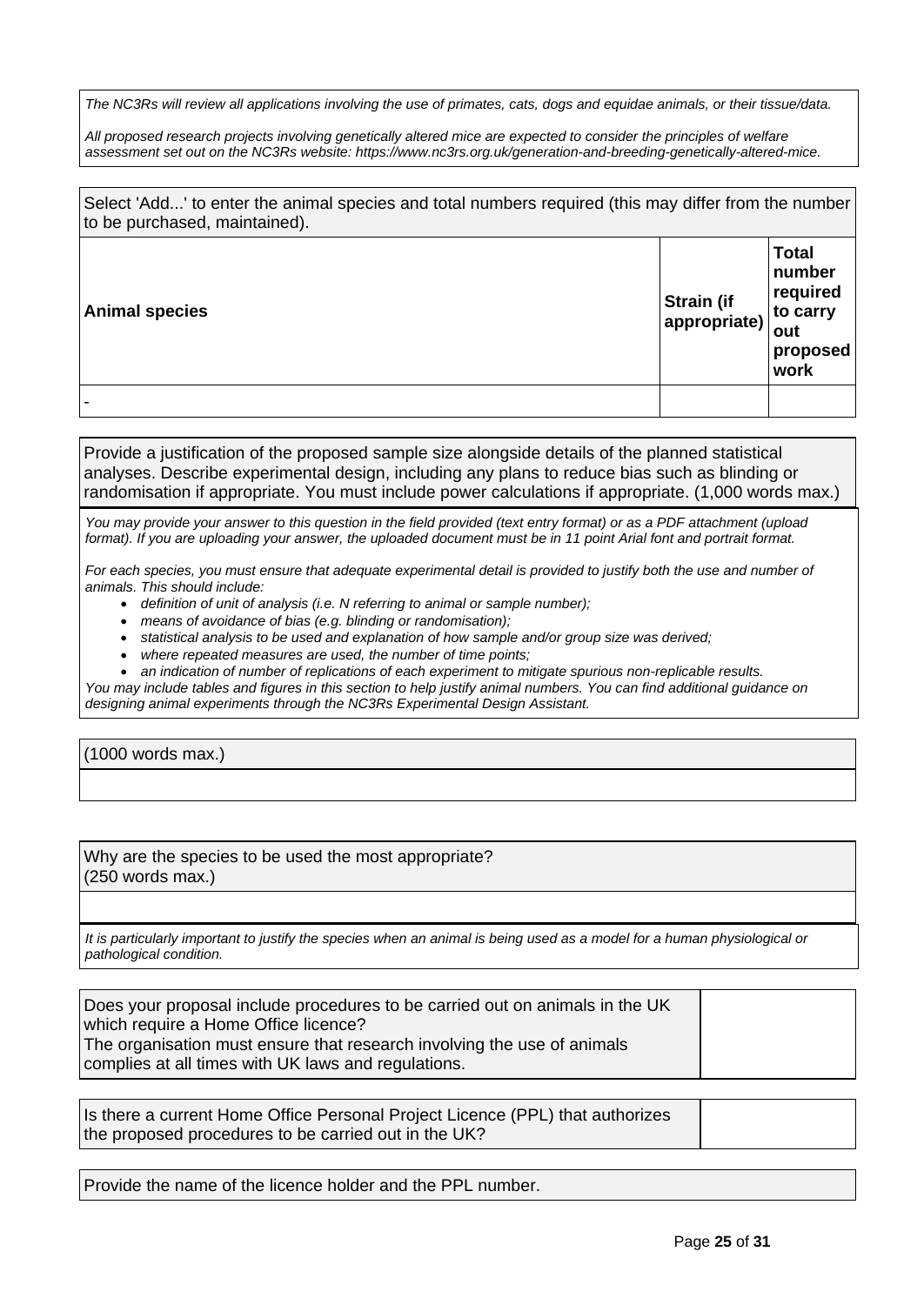Detail your plans and timelines for acquiring the appropriate licence.

If your proposal involves the use of animals, what would be the severity of the procedures? You can find guidance on assessing the severity of a procedure on the [Home Office website.](http://www.homeoffice.gov.uk/science-research/animal-research/)

Provide details of any moderate, severe or non-recovery procedures (250 words max.)

Does your proposal involve the use of animals or animal tissue outside the UK?

Confirm that the proposed animal work outside of the UK will comply with the principles of UK law. Animal research conducted outside the UK must, as a minimum standard, be carried out in accordance with the principles of UK law and regulation.

Law and regulatory standards often vary from country to country. If experiments are to be carried out on animals outside the UK, the experiments proposed must be performed to standards which accord with the principles of UK legislation. *Furthermore, the housing and care of animals must similarly accord with the standards and principles of UK legislation.*

*You should refer to NC3Rs guidance on carrying out work abroad and choosing contractors: [https://www.nc3rs.org.uk/news/choosing-contractors-animal-research](http://www.nc3rs.org.uk/news/choosing-contractors-animal-research)*

Why is animal use necessary: are there any procedures of less severity that could be used? (250 words max.)

## **Non-human primates**

If you are exclusively using already generated tissue or data in the proposed experiments answer all relevant questions as thoroughly as possible, in particular the questions relating to housing and procedures. If a question is not relevant you can answer 'N/A', but we may request additional information if necessary for assessment.

Do the facilities and practices, and the proposed research comply with the principles set out in the 'National Centre for the Replacement, Refinement and Reduction of Animals in Research (NC3Rs) Guidelines: [Primate accommodation,](http://www.nc3rs.org.uk/non-human-primate-accommodation-care-and-use)  [care and use' ?](http://www.nc3rs.org.uk/non-human-primate-accommodation-care-and-use)

Explain why not

Will it be necessary to transport the non-human primates (i.e. from breeding facility and within the host organisation environment)?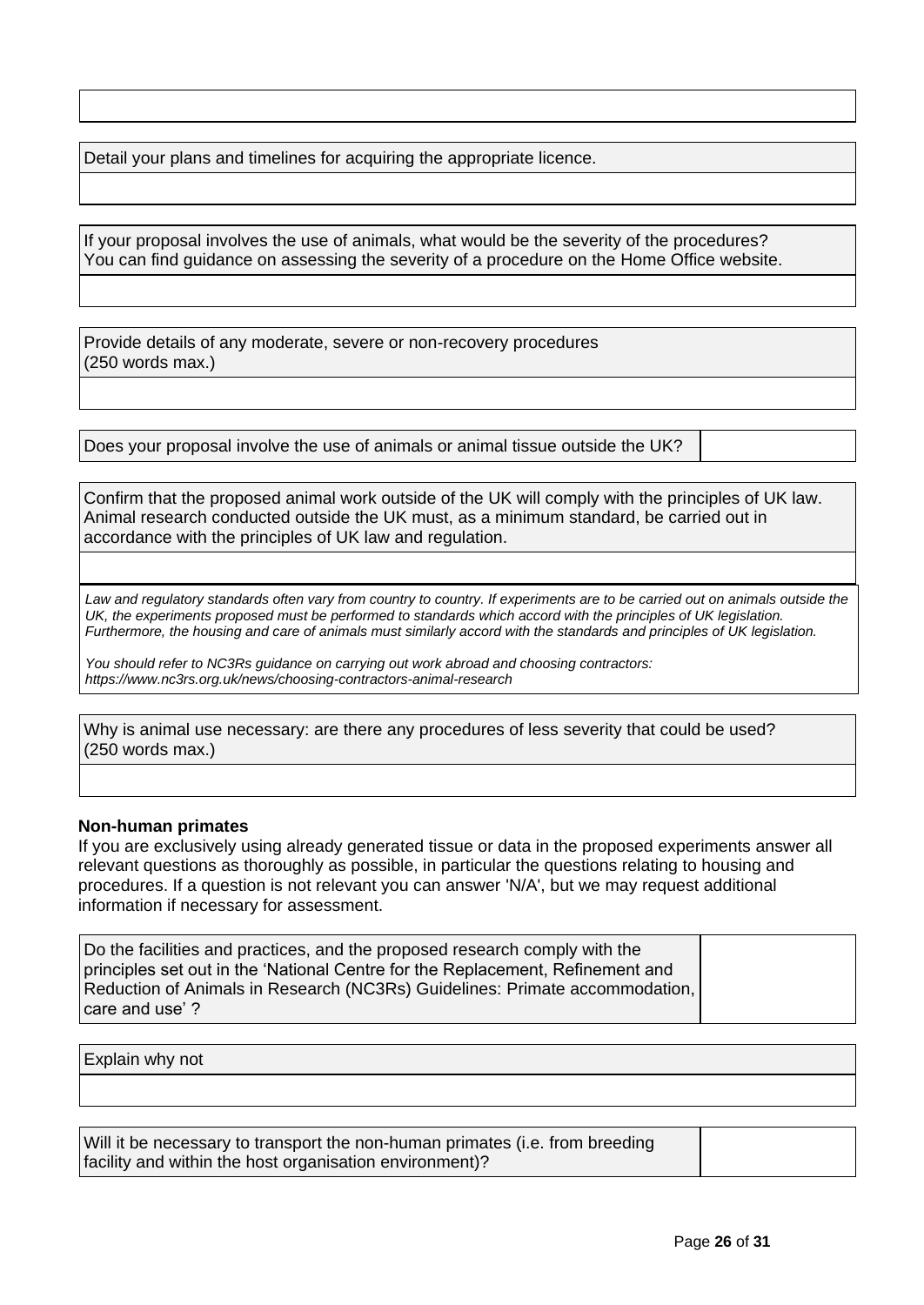Indicate approximate journey times and the measures that will be taken to minimise the potential stress during transport.

Provide details of the housing for the animals, e.g. enclosure size, environmental enrichment.

*See the NC3Rs guidance on animal housing and husbandry for further details: www.nc3rs.org.uk/3rs-resources/housingand-husbandry*

Will single housing of the non-human primates be necessary at any time?

Provide a justification for single housing, its duration, and explain what additional resources you will provide to the animals to minimise the impact on animal welfare.

Describe the experimental procedures involved and how any pain, suffering, distress and/or lasting harm will be minimised. Have the procedures been recently reviewed by the Named Veterinary Surgeon (NVS), Named Animal Care and Welfare Officer (NACWO) and Animal Welfare and Ethical Review Body (AWERB)?

Will any of the experimental procedures involve food and/or water restriction?

Justify why this is necessary and outline what alternatives have been considered.

Will any of the experimental procedures involve restraint?

What alternatives have been considered? Describe the nature of the restraint, its duration and frequency, and what will be done to avoid distress.

What prior experience and training in non-human primate use, care and welfare will you require of the staff named in the application? What provision are you making for continuing professional development in these areas?

Will any of the staff involved require specific training for any of the procedures concerned?

Provide details of the training needed and where it will be undertaken.

## **Cats, Dogs, Equidae and Pigs**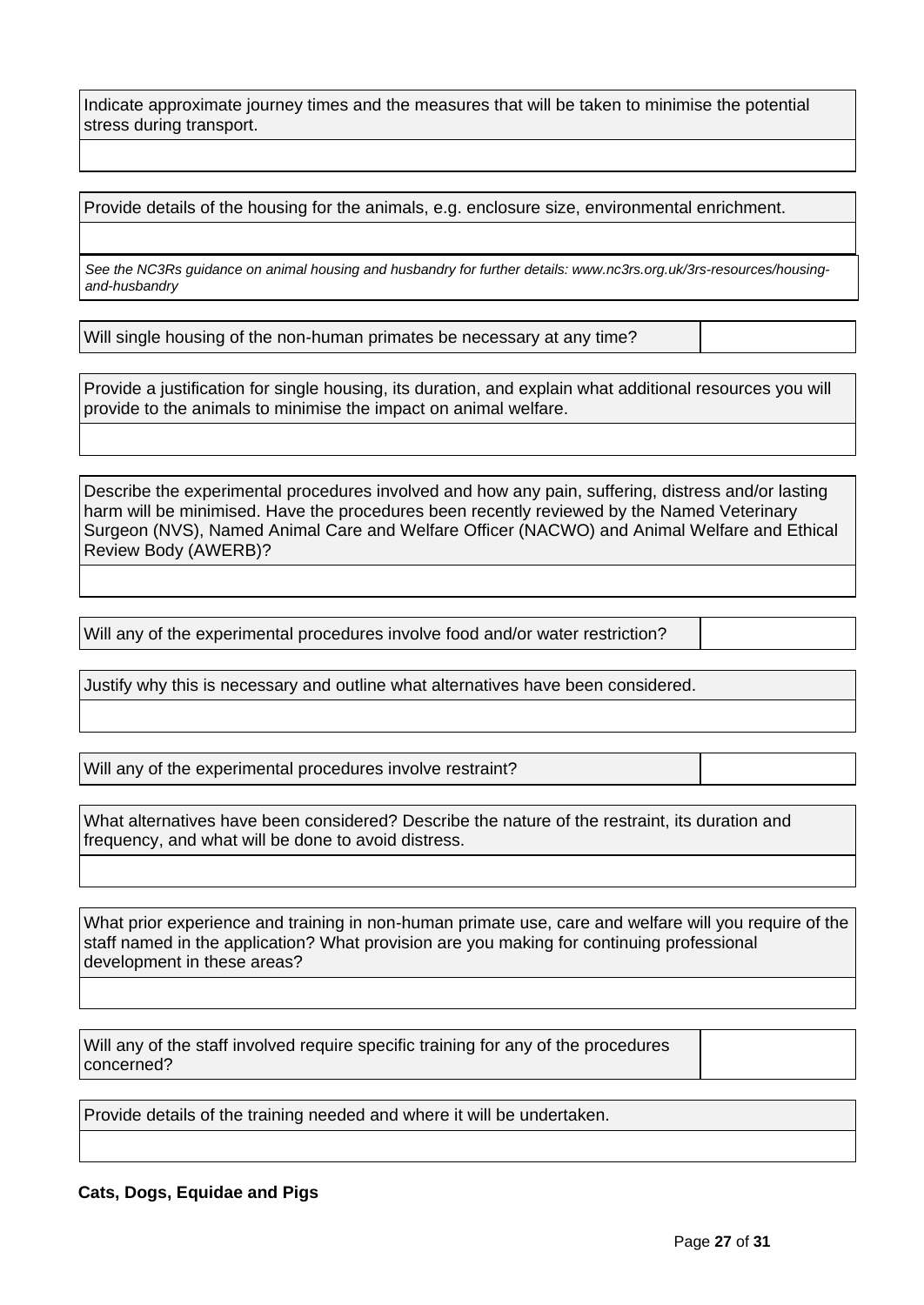If you are exclusively using already generated tissue or data in the proposed experiments answer all relevant questions as thoroughly as possible, in particular the questions relating to housing and procedures. If a question is not relevant you can answer 'N/A', but we may request additional information if necessary for assessment.

From where will the animals be sourced?

Will it be necessary to transport the animals?

Indicate approximate journey times and the measures that will be taken to minimise the potential stress during transport.

Are animals to be imported?

Where animals are to be imported, what journey times have been agreed with the Home Office? Describe the conditions for the animals at the breeding establishment and how the potential stress during transport will be minimised.

Provide details of the housing for the animals, e.g. enclosure size, environmental enrichment.

*See the NC3Rs guidance on animal housing and husbandry for further details: [https://www.nc3rs.org.uk/3rs](http://www.nc3rs.org.uk/3rs-resources/housing-and-husbandry)[resources/housing-and-husbandry](http://www.nc3rs.org.uk/3rs-resources/housing-and-husbandry)*

Will single housing of the animals be necessary at any time?

Provide a justification for single housing, its duration, and explain what additional resources you will provide to the animals to minimise the impact on animal welfare.

Describe the experimental procedures involved and how you will minimise any pain, suffering, distress and/or lasting harm. Have the procedures been recently reviewed by the Named Veterinary Surgeon (NVS), Named Animal Care and Welfare Officer (NACWO) and Animal Welfare and Ethical Review Body (AWERB)?

What adverse effects might the animals experience? List the clinical and other signs that will be monitored, the frequency of monitoring and, where relevant, the humane endpoint criteria established for the study.

Will any of the experimental procedures involve restraint?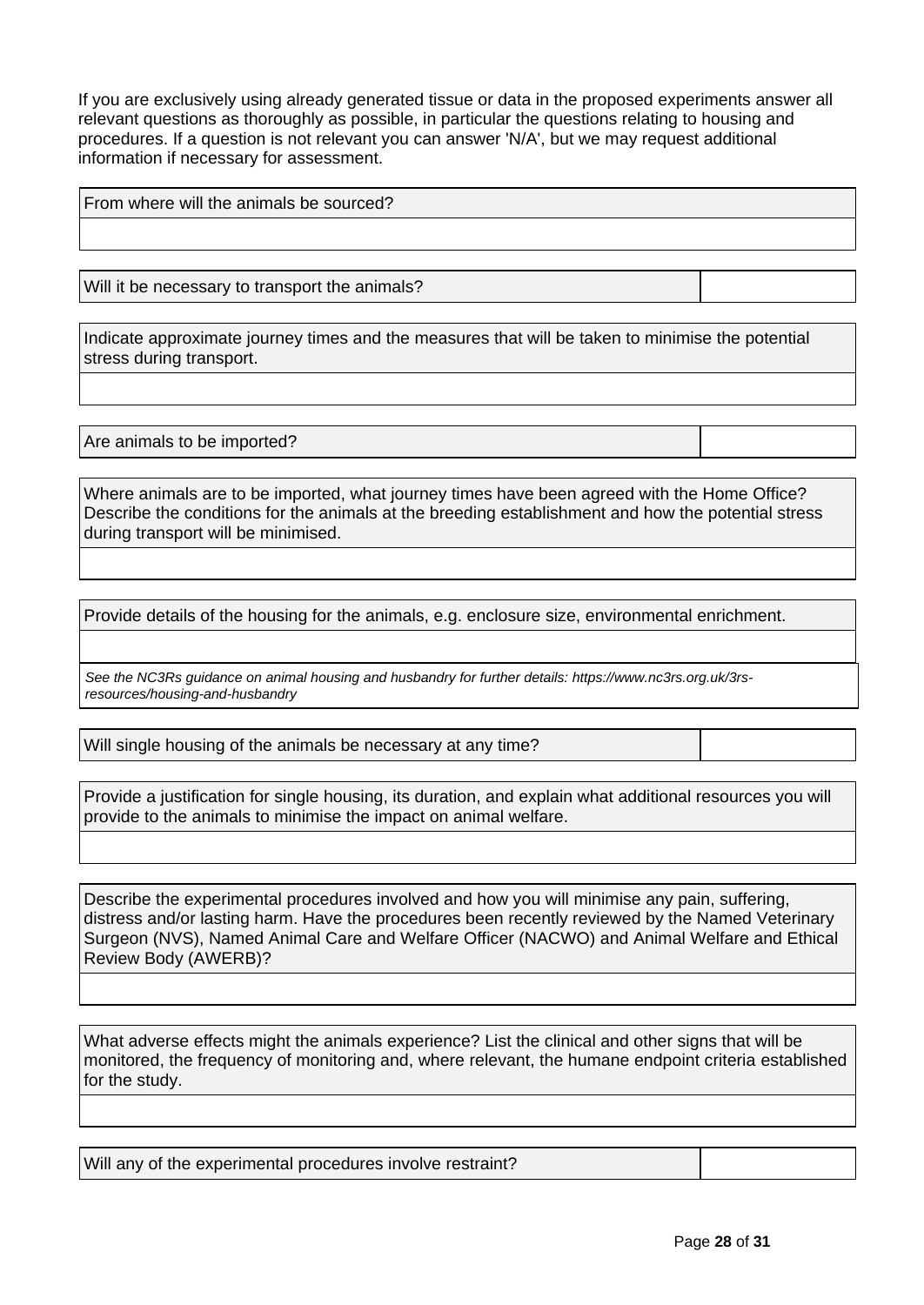What alternatives have been considered? Describe the nature of the restraint, its duration and frequency, and what will be done to avoid distress.

What prior experience and training in animal use, care and welfare will you require of the staff named in the application? What provision are you making for continuing professional development in these areas?

Will any of the staff involved require specific training for any of the procedures concerned?

Provide details of the training needed and where it will be undertaken.

# **Risks of research misuse**

Confirm that you have considered whether your proposed research could generate outcomes that could be misused for harmful purposes.

*Wellcome encourages applicants and their host organisations to consider carefully any risks that the potential outcomes (information, products or technologies) of the research could be misused for harmful purposes. These include actions that pose a significant threat to humans, animals, plants or the environment - including terrorist misuse.*

*Examples of possible research areas that are associated with dual-use risks of this type, include (but are not restricted to) research that aims to:*

- *demonstrate how to render a vaccine ineffective*
- *confer resistance to a therapeutically useful antibiotic or antiviral agent*
- *enhance the virulence of a pathogen or renders a non-pathogen virulent*
- *increase the transmissibility or alter the host range of a pathogen*
- *enable the evasion of diagnostic and detection methods*
- *enable the weaponisation of a biological agent or toxin*
- *generate or reconstitute an eradicated or extinct agent or toxin*

Have you identified any tangible risks of this type?

Briefly describe these risks and explain how you and your organisation will manage them. (250 words max.)

*Where you judge there are tangible (real and non-hypothetical) risks that the proposed research will itself generate outcomes that could be misused to cause harm, you (and your fellow researchers and host organisations) must take appropriate steps to monitor the research as it proceeds and minimise these risks. Risk mitigation could include establishing a process to review dual use risks on an on-going basis through the project and to gain independent expert advice as appropriate. You must also ensure that all members of your team are aware of these risks in progressing their research, and receive appropriate education and training on these issues.*

*The identification of tangible risks in a research project should be clearly balanced against the benefits and value that is to be gained for health, science and society. We recognise that most research could conceivably generate results that might hypothetically be misused at some point in the future, and we are not asking applicants to appraise these kinds of remote and hypothetical risks.*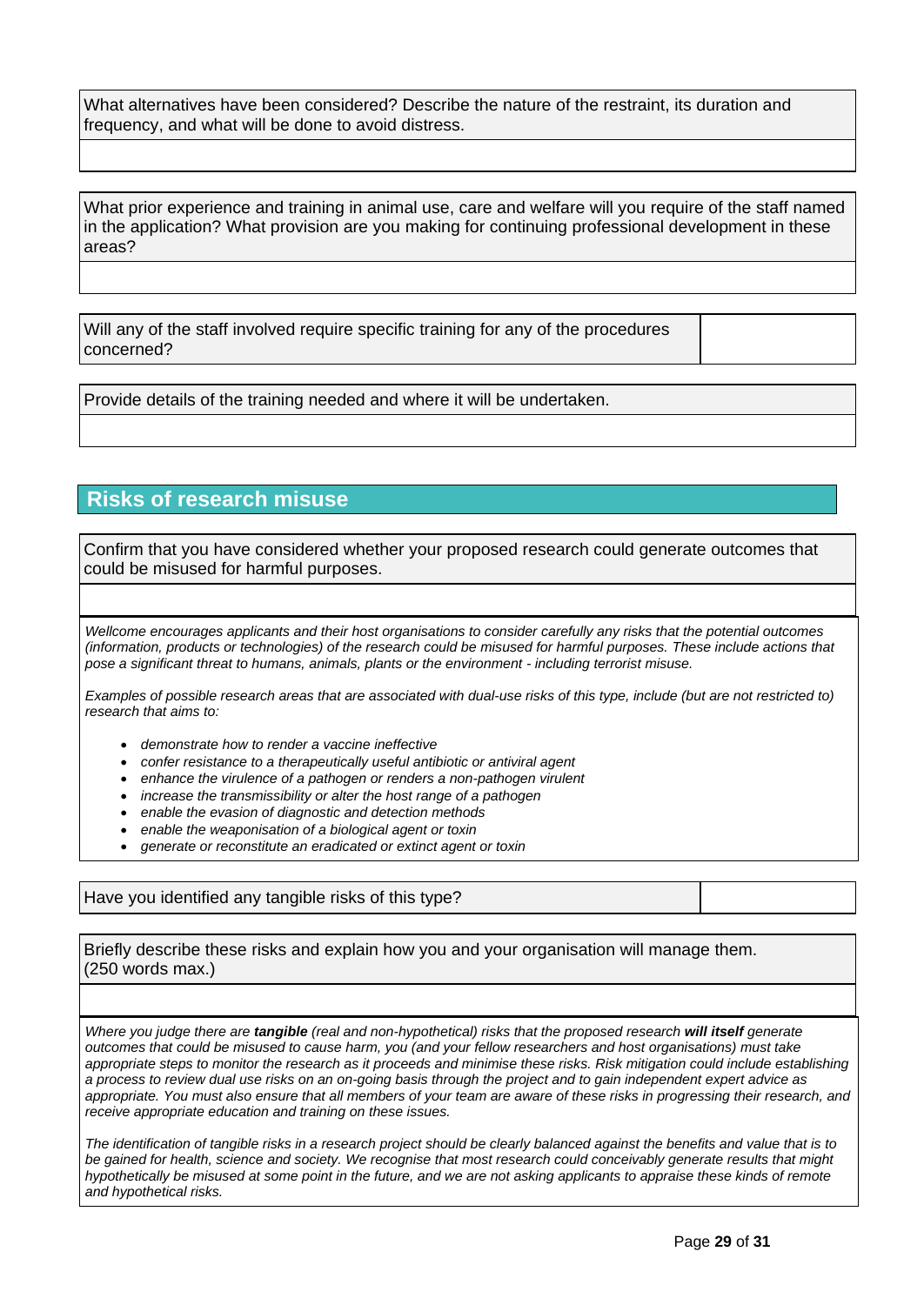*Refer to the joint BBSRC, MRC and Wellcome policy and position statement on [managing risks of research misuse,](https://wellcome.org/funding/managing-grant/managing-risks-research-misuse) and our guidelines on [good research practice.](https://wellcome.org/funding/managing-grant/policy-good-research-practice)*

# **Freedom to operate/conflicts of interest**

**Describe any freedom to operate or other intellectual property related issues that might affect your ability to carry out the proposed research and/or to use, share or commercialise the research outputs. Explain how you will address these.**

In particular, consider the following:

- Will your research use technology, software, databases, materials or patented inventions that are owned or controlled by others and which you do **not** already have written permission to use?
- Will the ownership, use, commercialisation and/or sharing of research outputs with the wider research community, be subject to agreements with commercial, academic or other organisations? This includes arrangements with collaborators named in this application.

(250 words max.)

*Refer to Clause 8 of our Grant Conditions at [www.wellcome.org/funding/managing-grant/grant-conditions.](http://www.wellcome.ac.uk/funding/managing-grant/grant-conditions)*

*Disclose all relevant information pertinent to your grant proposal, including proprietary information where appropriate, to provide the most comprehensive picture of how any commercial/IP matters may affect the delivery of your proposed research and the subsequent use, commercialisation and/or sharing of your research outputs.*

*If you are satisfied that there are no issues, enter N/A. If you have fully addressed such issues in your outputs management plan under the question on "Outputs management and sharing", then you may refer to that answer.*

**Describe any conflicts of interest which might affect your ability to carry out the proposed research and/or to share or commercialise the research outputs. Explain how you and your organisation will manage these and how you will comply with your organisation's requirements in relation to conflicts of interest.**

In particular, consider the following: Does anyone involved in your project hold any consultancies, advisory roles, or equities in, or directorships of, companies or other organisations that might have an interest in the results of your proposed research?

Confirm in each case whether the conflict has been disclosed to your organisation. (250 words max.)

*Refer to our policy on conflicts of interest related to Wellcome-funded researchers and commercial organisations: [www.wellcome.org/funding/managing-grant/policy-relationships-between-trust-funded-researchers-and-commercial](http://www.wellcome.ac.uk/funding/managing-grant/policy-relationships-between-trust-funded-researchers-and-commercial-organisations)[organisations.](http://www.wellcome.ac.uk/funding/managing-grant/policy-relationships-between-trust-funded-researchers-and-commercial-organisations)*

*If you are satisfied that there are no issues, enter N/A.*

# **Carbon offset for travel**

Are you requesting costs to offset the carbon emissions involved in your travel?

How much are you requesting for carbon offset costs ()?